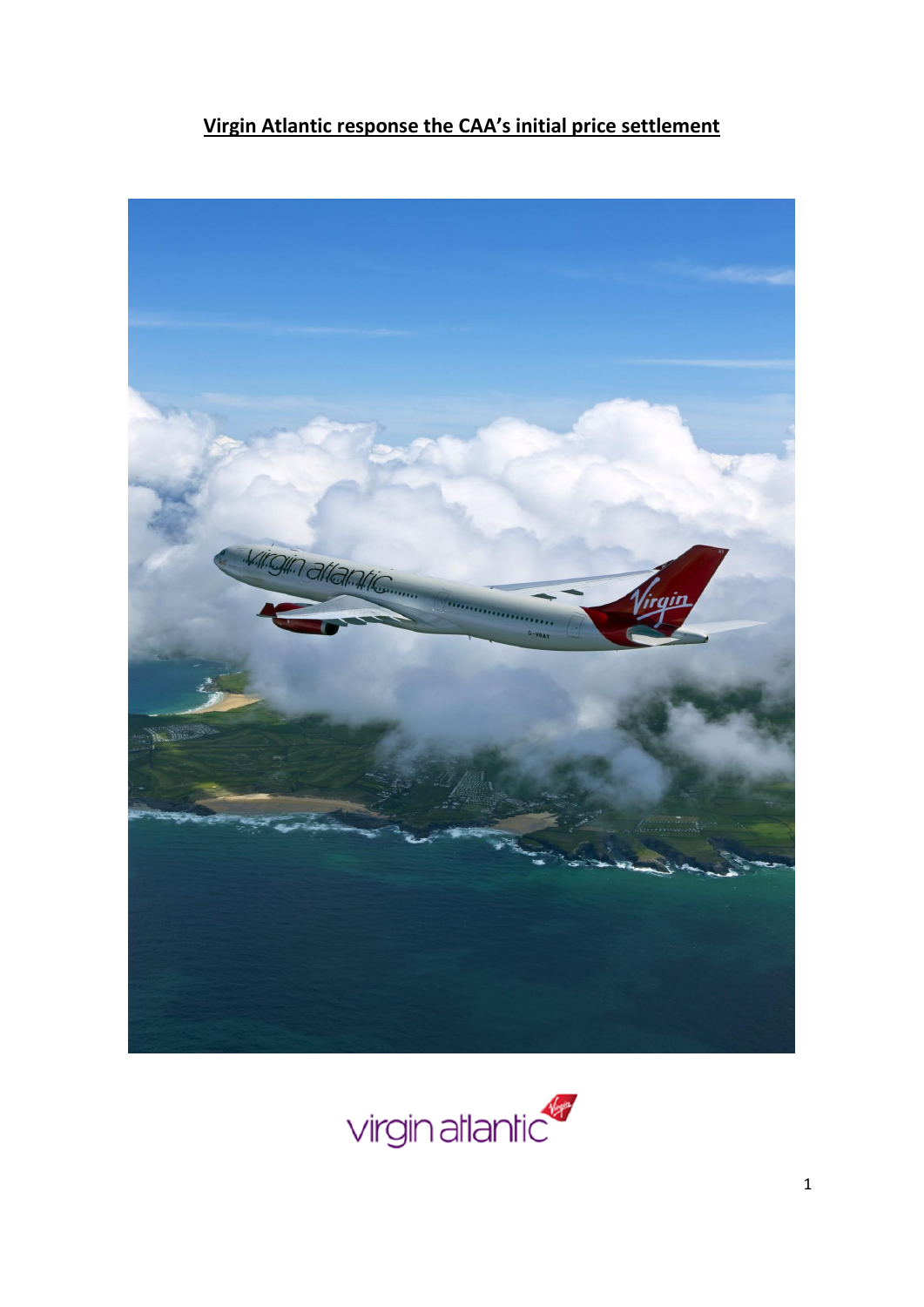## **Contents**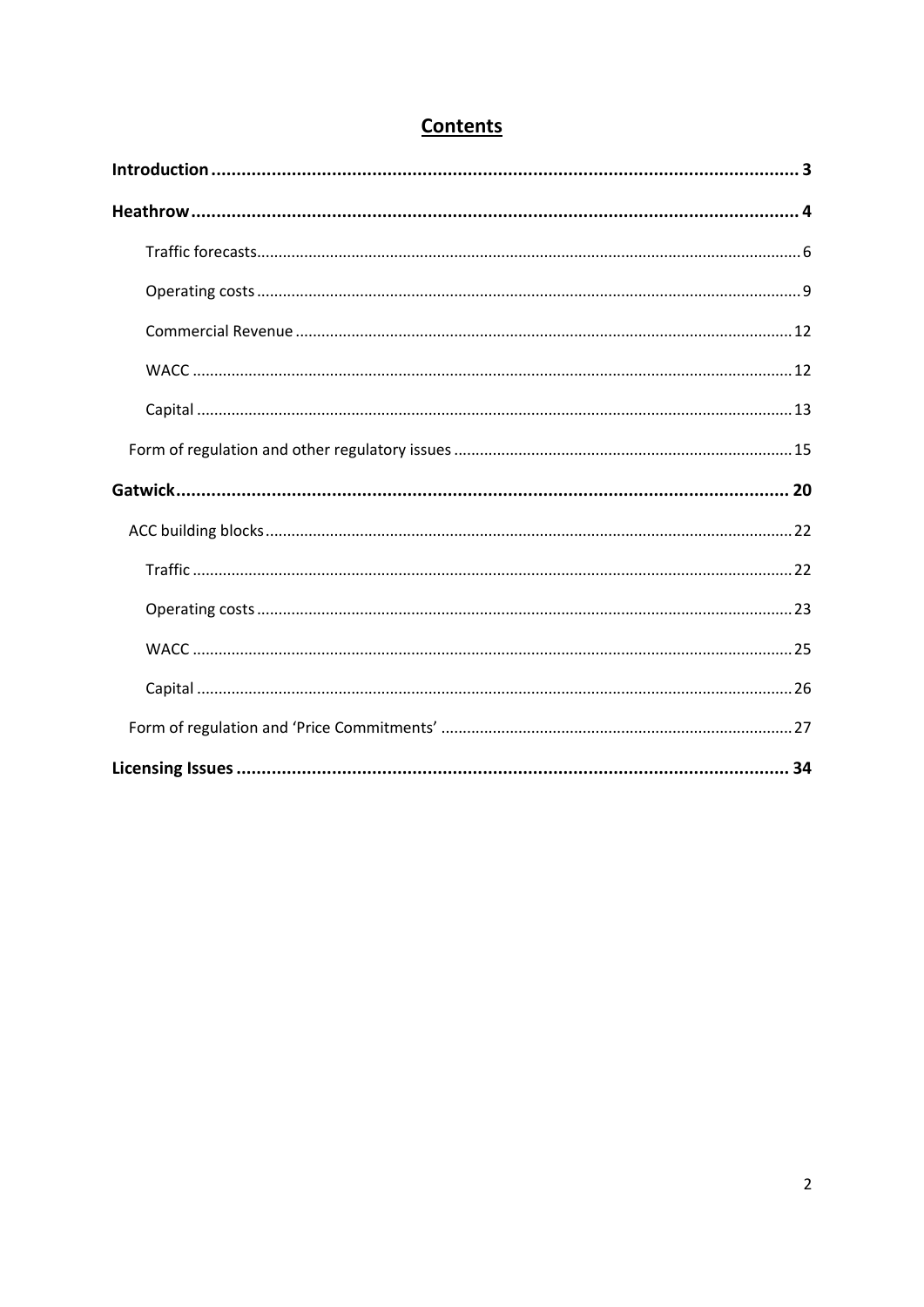## <span id="page-2-0"></span>**Introduction**

Since it was founded in 1984, VAA has become Britain's second largest long-haul carrier and operates 10 per cent of all long haul slots at Heathrow; serving the world's major cities. From its inception, VAA's aim has been to provide high quality, innovative services offering exceptional levels of customer service and value for money for all classes of traveller.

Virgin Atlantic welcomes the assessment published in the CAA's initial position, and has worked with the airline communities at Heathrow and Gatwick to provide a detailed, evidence based assessment of these proposals. Whilst there are a number of areas where airlines are aligned with the CAA's thinking, VAA believes the initial proposals from the CAA do not go far enough to address the significant operating cost inefficiencies identified both by airlines and the CAA's consultants.

VAA is totally committed to improving the customer experience at our airports. However, we have long argued, in substantial evidence to the CAA, that this is fully achievable with a significant reduction in charges - in the current climate most organisations across the public and private sectors are having to deliver the same level of service more efficiently and the CAA should not protect airports from this economic reality.

VAA recently released its financial results, in 2012/13 the airline made a loss of £93m despite higher loads factors and continuing to grow revenue year on year. There is a clear plan to return to profitability, essential to this - especially in the immediate term - is a continuing strict control on costs. We expect all of our suppliers to focus on efficient delivery for our customers with the same intensity as we do. Airlines have identified significant scope for efficiency gains in HAL and GAL, and we believe the CAA must address these.

Clear, credible and evidence based airline community positions have emerged. This document supports these community positions as well as highlighting VAA priorities for Q6. VAA looks forward to further discussions with both the airports and the CAA in 2013 to ensure that regulation delivers airport services and investment that our passengers value.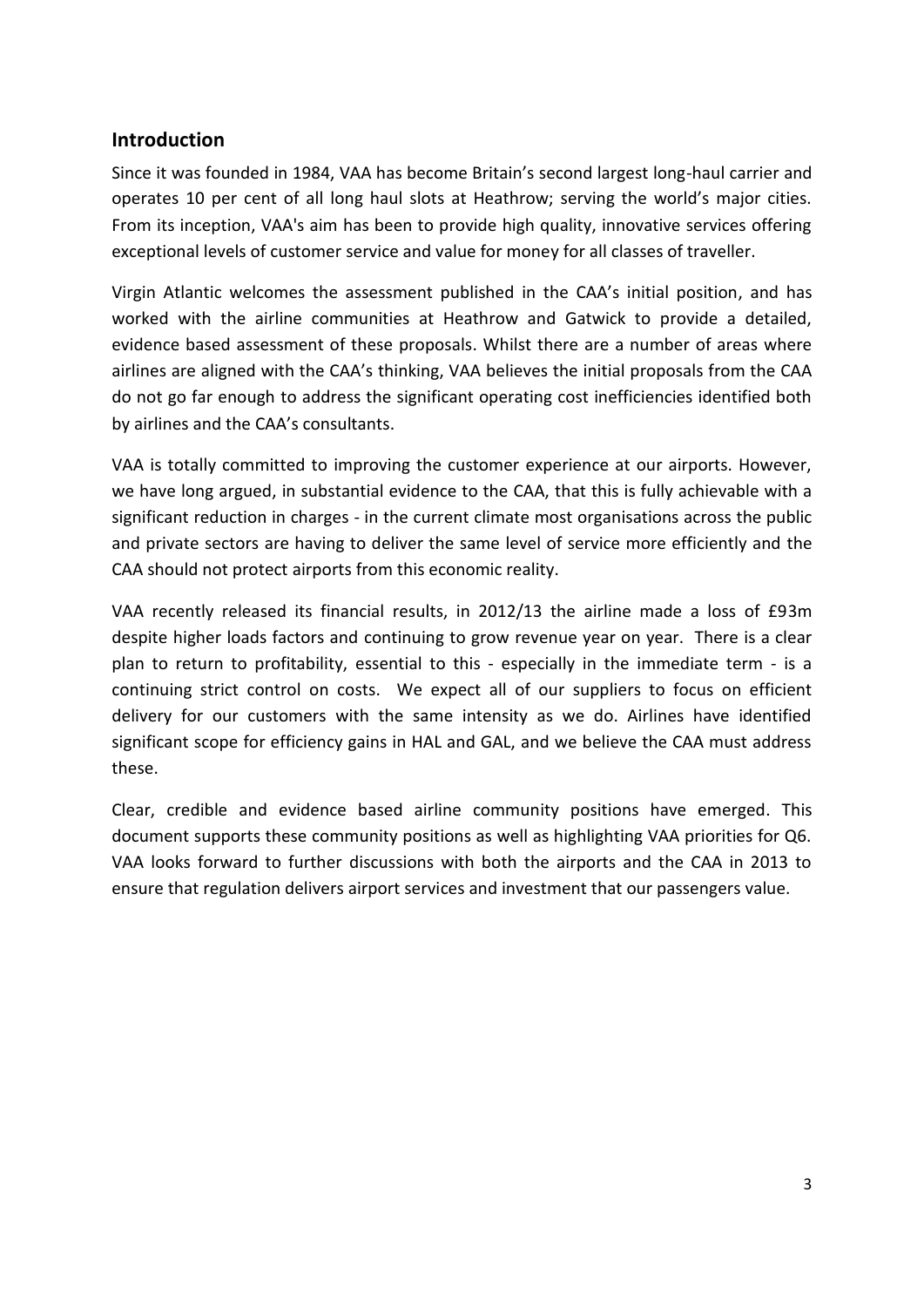## <span id="page-3-0"></span>**Heathrow**

This section sets out VAA's views on the CAA's initial proposals to reach an affordable, passenger-focussed settlement at LHR, which addresses equivalence and enhances competition between airlines.

VAA believed the proposed price put forward by HAL in their business plan was entirely unrealistic and too high. Therefore, VAA, along with the rest of the airline community provided a substantial amount of evidence to the CAA for its initial proposals which outlined both the extent of the efficiency savings that existed and how these could be achieved in a sustainable manner by HAL over the Q6 period. However we believe the proposals put forward by the CAA will only compound the huge increases of recent years with prices at Heathrow already triple the level they were ten years ago. Under the CAA's proposals, the amount of charges paid by passengers over Q6 will increase by around £600m, taking Heathrow's charges even further out of line against its comparators.

This submission therefore makes the case for further savings over and above those outlined by the CAA in their proposals and the ways in which these could be achieved by HAL over the next regulatory period.  $\mathsf{\times}$ 

VAA is committed to improving our passengers' experience and continues to believe that airlines are best placed to represent passengers' interests throughout the regulatory process. Our approach to Q6 has therefore been driven by the needs of our passengers and ensuring that service levels and proposed capital projects deliver these outcomes. It is also important to remember that investment is not the only route to improved passenger experience. Airlines have showed evidence to the CAA about how passenger experience can be improved by driving change through operational processes. These can also be done at the same time as becoming more efficient. In the current economic climate organisations are having to deliver the same or increased levels of service more efficiently - airports should not be exempt from this.

This submission also supports the comments and response to the other regulatory building blocks put forward by the LACC. As well as substantial further opex savings, this includes:

- A higher traffic forecast than that used by the CAA, taking out the shock methodology which we see as a double counting of risk;
- A capital plan of up to £3bn, covering improved resilience and key passenger priorities across all terminals;
- A correction of the over generous WACC to one that is more balanced in terms of the risks faced by the airport; and,
- A commercial revenue forecast that drives commercial behaviour by HAL.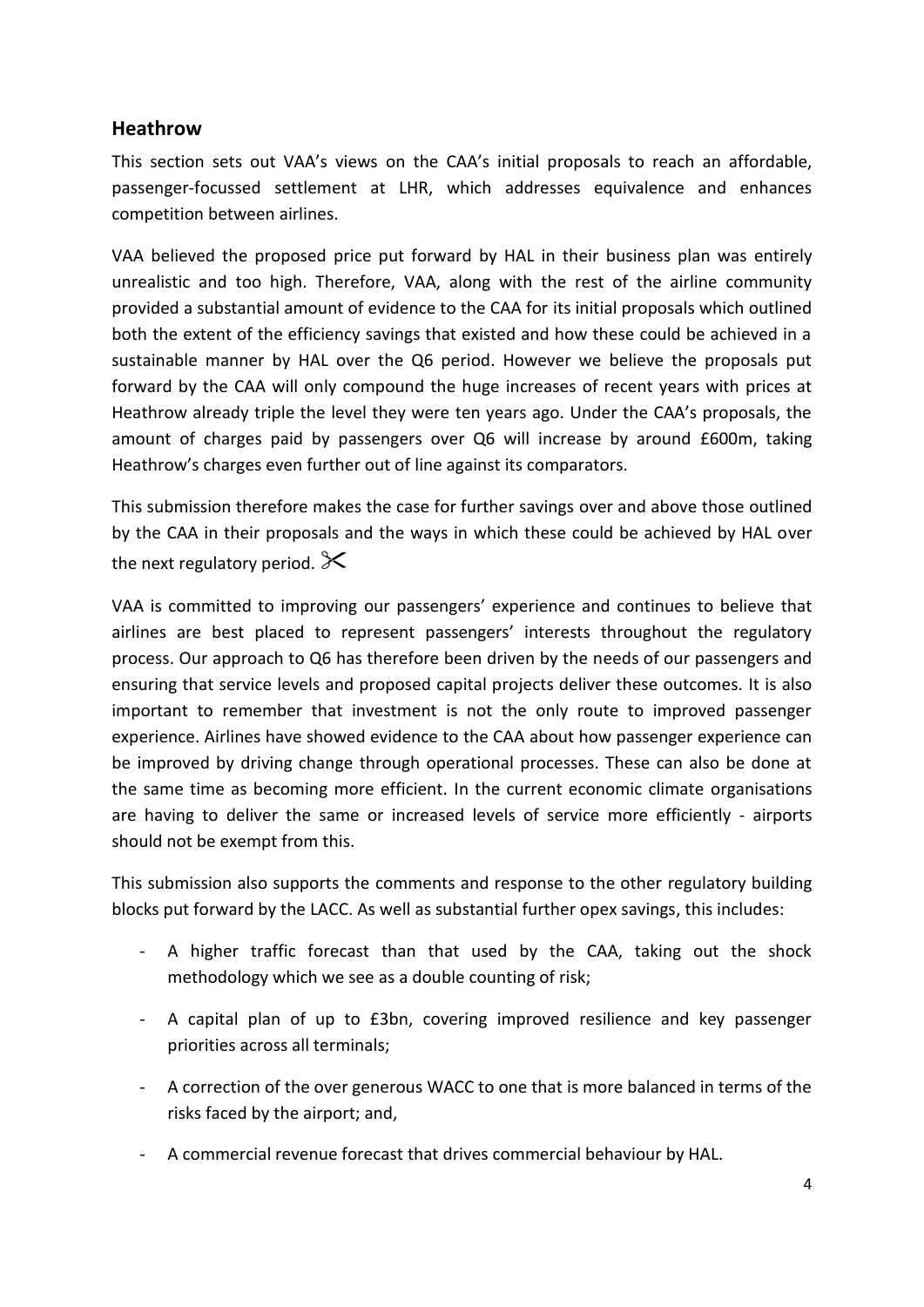Finally, we have been shocked by the reaction of HAL to the CAA's proposals. Our view, as set out in this submission, is that not only does the CAA's proposal offer a generous return to HAL's shareholders but that significant further efficiency savings are fundamentally necessary over Q6.  $\&$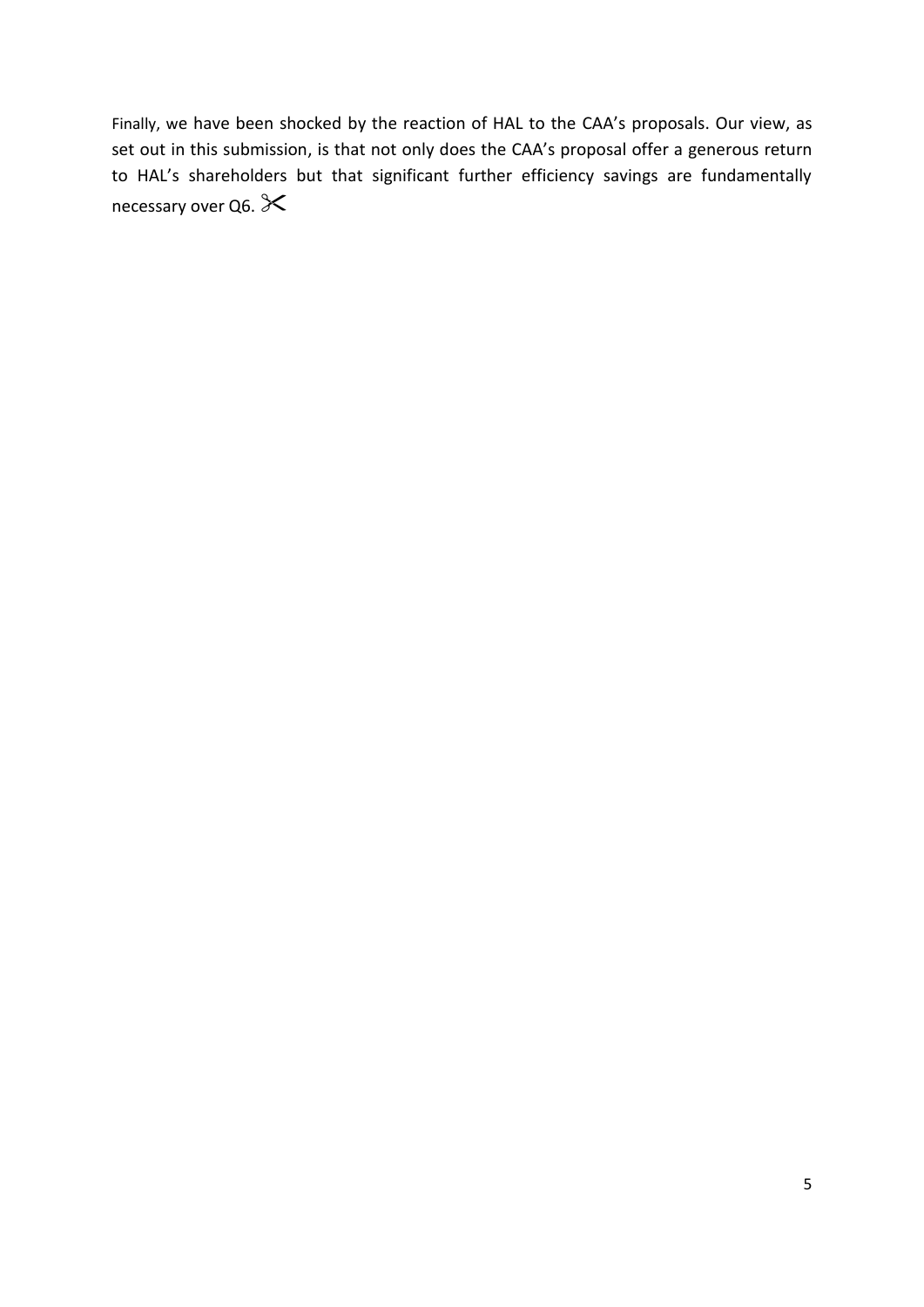## <span id="page-5-0"></span>**Traffic forecasts**

VAA welcomes the CAA's Initial Proposals on passenger forecasts. However, this section outlines a number of areas where we agree with the LACC that the CAA should have taken a different view. This is particularly in relation to:

- 1. the inclusion of adverse demand shocks and the use of asymmetric variables;
- 2. the nature and scale of shocks;
- 3. the use of the capacity model.

### **1. Adverse demand shocks and the use of asymmetric variables**

VAA supports the work done by the Heathrow Airline community that the CAA has not made the case for changing the way in which it accounts for demand risk. We also believe that there is a strong risk of double counting this risk, together with the risk arising from truncation, and so do not support the CAA's proposals in this regard.

In the Q5 settlement, both the CAA and the Competition Commission made a specific adjustment to the asset beta to account for volume risk, which was then re-levered to calculate the equity beta. The CC in its advice also recommended that the CAA should not include any term to account for the divergence between actual and forecast traffic volumes.

The airline community believes that the CAA has not provided any evidence or rationale as to why it should depart from the accepted way of dealing with volume risk. In addition, the CAA itself recognises that the inclusion of the adverse demand shock term in the passenger forecasts should reduce risk in the equity beta. It is therefore curious that the CAA also concludes that there has been no material change in HAL's equity beta since it was set in Q5. This seems odd given the significant volume adjustment made to the forecasts, and given that the CAA has made no comment on any features that would present a countervailing upward pressure on the HAL beta.

VAA therefore believe that the CAA's current proposals double count the issue of volume risk and are, therefore, not in the passengers interests. We would also like to have further discussions with the CAA on the inclusion of truncations to the economic variables in the forecast.

### **2. The nature and scale of shocks**

VAA does not accept that an adverse shock generator should be included in the passenger forecast. However, we thought it would still be helpful to respond to the points in the CAA's initial proposals on the nature and scale of any such shocks.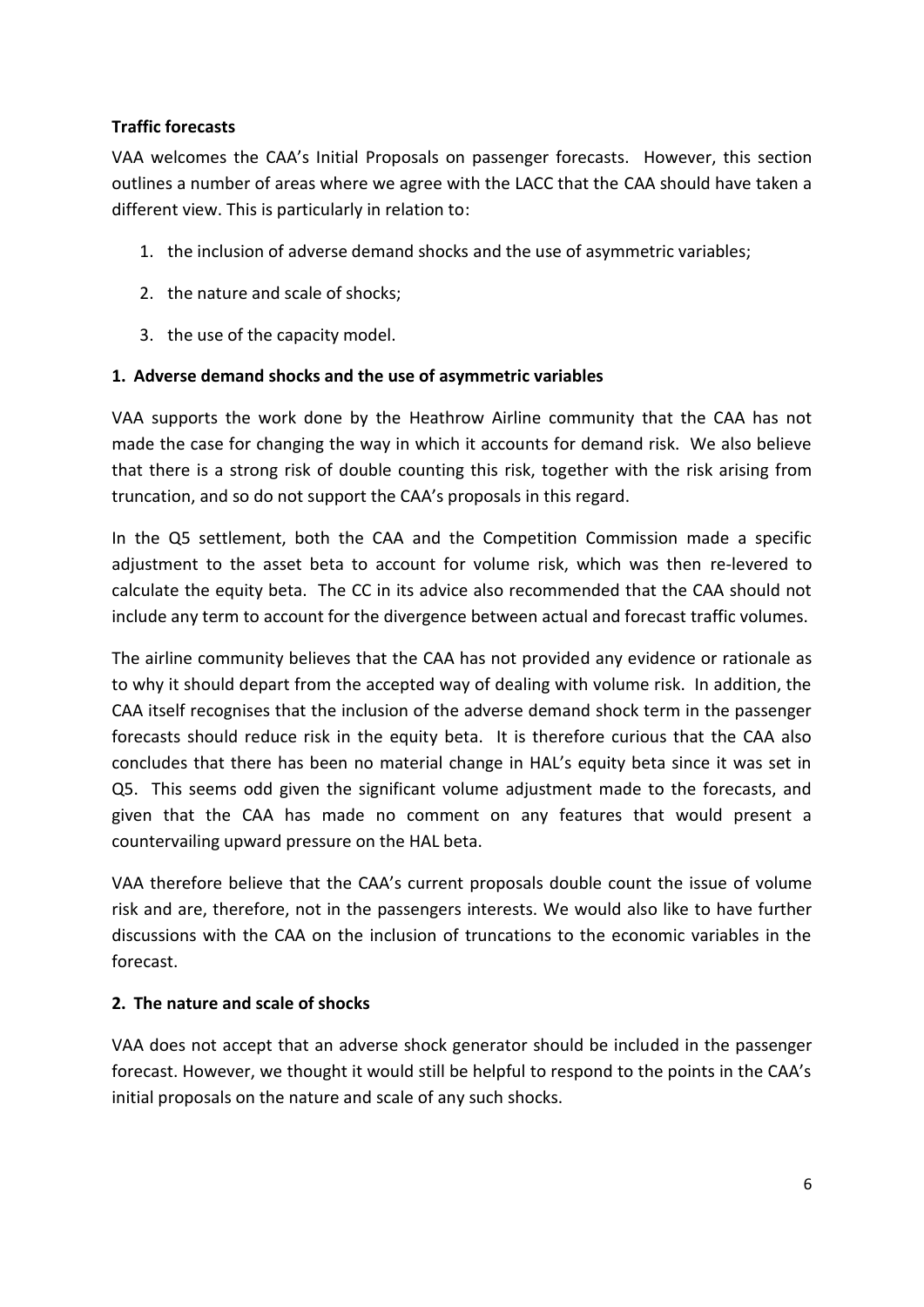One of the problems with any calculation of adverse demand shocks is the effect of the time period chosen, and the arbitrary selection of any period. The airline community agrees with the CAA that as the airport is not full, then a longer time period than that chosen by HAL would seem appropriate. However, the selection of 1991 by the CAA would in itself seem arbitrary and add a significant negative bias to scale of the shocks.

Furthermore, we believe the CAA has indicated that it recognises that shocks can be separated into those 'large' shocks which occur rarely, and over which the airport operator has little control, and the smaller shocks whose magnitude can be influenced by the operator's response to the shock. The airlines believe that the former category of shock is the only type which should ever be considered a passenger risk. It does not appear that this type of risk has become more common or more severe since 2001 when the airport became 'constrained'.

Furthermore, the response to any shock needs to be considered. Arguably the response to any shock will depend on the time period chosen. N. Njegovan (2006) performed a statistical analysis of UK air passenger volumes over a 50-year period, concluding that the large shocks in demand over this period did not satisfy the unit-root condition. His analysis indicates that all of the shock events were followed by a recovery in demand within a two to three year period, indicating that shocks to air travel are likely to experience significant 'recapture' of lost demand within a five year period. Although Heathrow will be more constrained in Q6 than the UK aviation market has been since 1960, we believe that the frequency and magnitude of shocks which might be included in passenger forecasts are not dependent on capacity constraints. It therefore follows that the likelihood of almost complete 'recapture' from such shocks is high – VAA believes this further undermines their inclusion in the forecast.

Moreover, the CAA has provided no rationale as to why the airlines should cover these risks themselves, and then cover all of HAL's risks too. This is especially true if the airport's response is not optimal, as the traffic response to an incident can therefore be larger than would otherwise be the case. Requiring the airlines to pay for the airport's inefficient response would not set an incentive for the airport to be more efficient, and would seem to run counter to the CAA's statutory duties. Consequently, the airlines believe that in this regard only passenger volumes lost from an efficient airport operator response should be considered.

### **3. The Use of the Capacity Model**

The airline community has followed the development of both the econometric model and the capacity model. We believe, given the inherent uncertainty involved in forecasting, that adopting multiple techniques should give a better triangulation on forecast volumes for Q6. However, where the models disagree, we believe that the CAA should give preference to the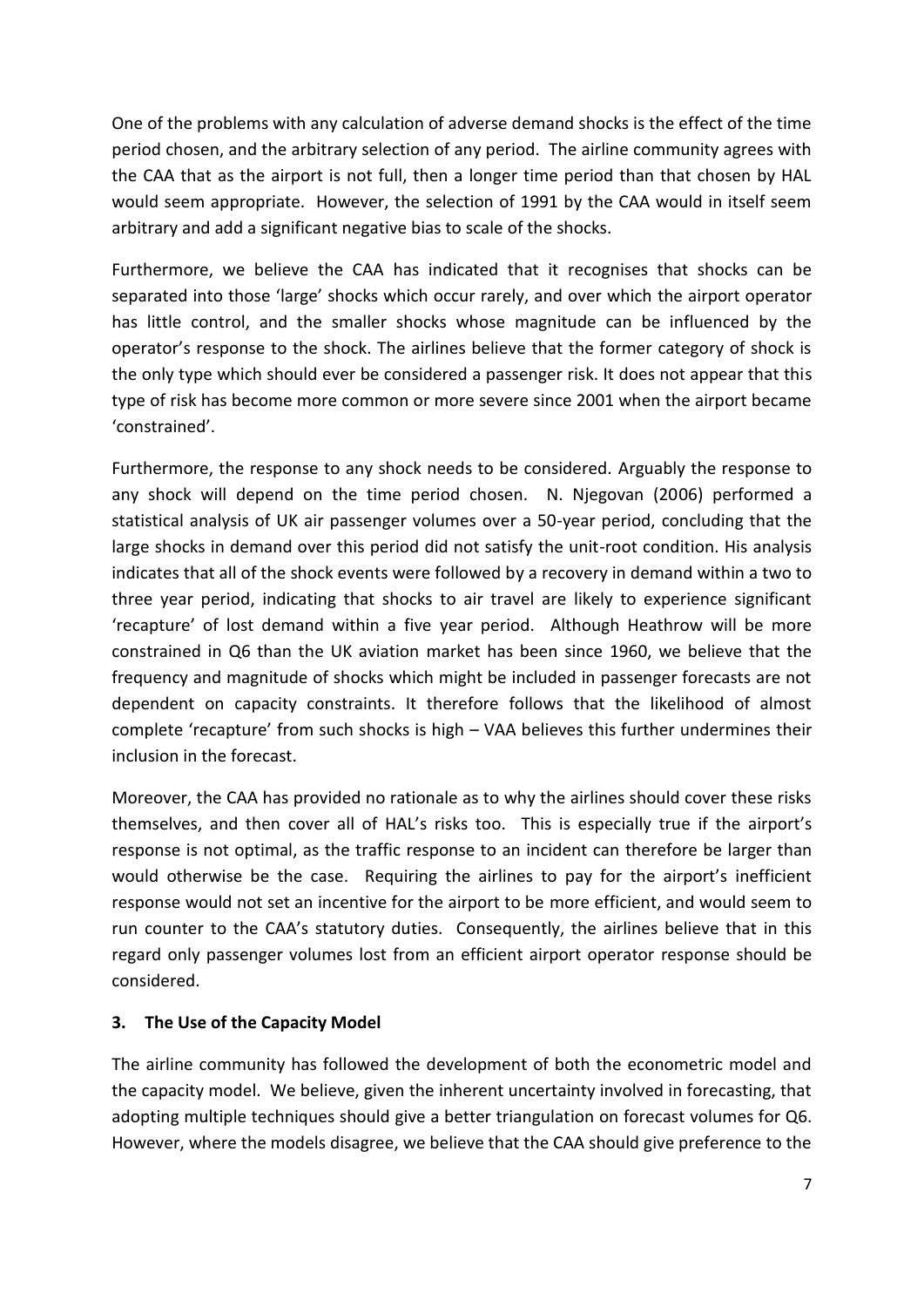capacity model as that is based on airlines actual plans, strategies and aircraft orders. This is especially true in the short –term.

VAA notes that this approach has been used by GAL and the CAA at Gatwick where airlines have even provided forecasts to the CAA to ensure the robustness of the assumptions taken. VAA considers it appropriate that the same short-term methodology is used at both airports and therefore that the CAA use a bottom-up, capacity based forecast for the first three years at Heathrow.

Finally, Heathrow appears to have been achieving strong traffic growth in recent months<sup>1</sup> so the CAA should ensure that its base year forecast remains appropriate ahead of its October proposals.

**.** 

<sup>&</sup>lt;sup>1</sup> http://mediacentre.heathrowairport.com/Press-releases/Heathrow-traffic-and-business-commentary-May-2013-58a.aspx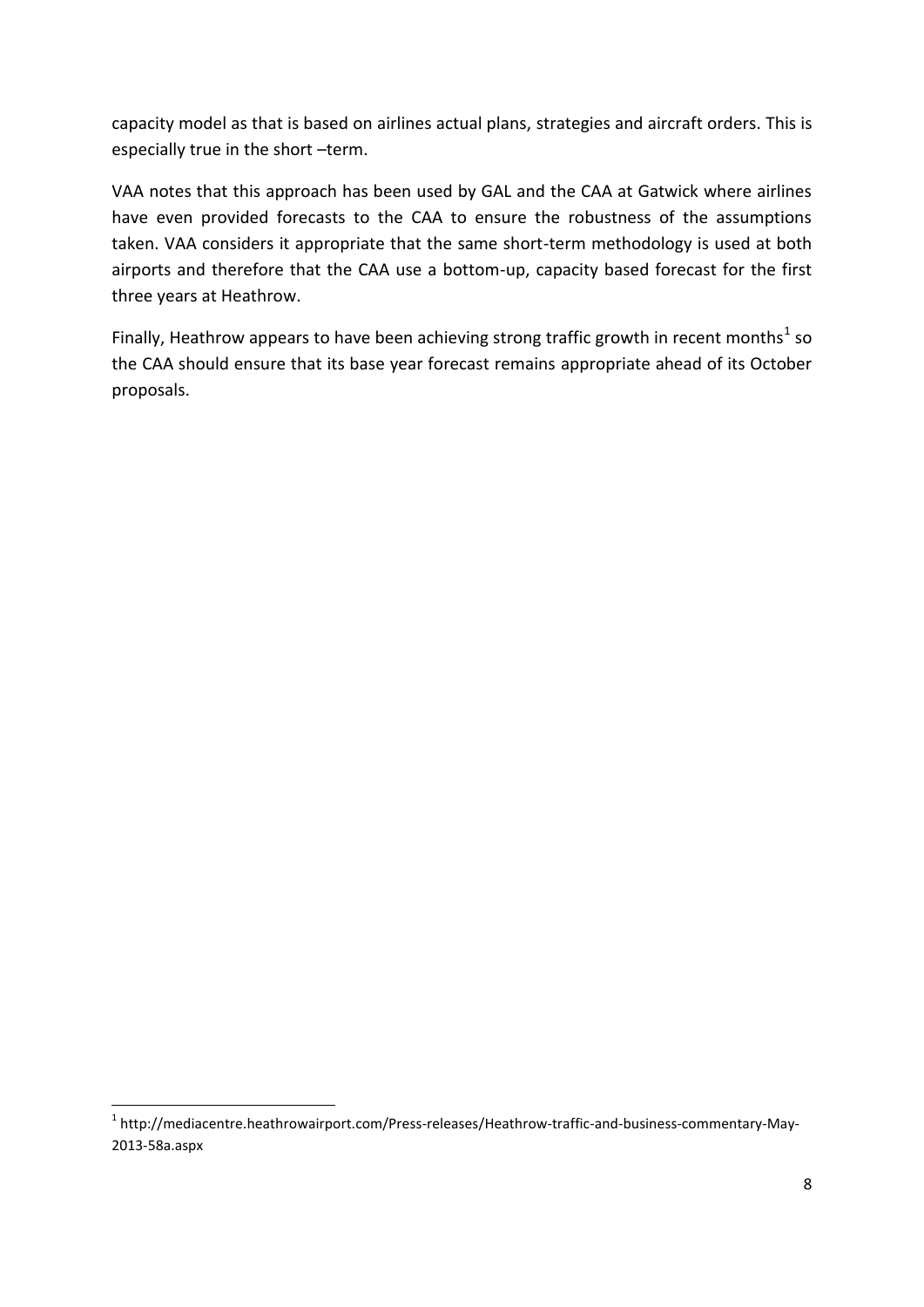## <span id="page-8-0"></span>**Operating costs**

VAA is disappointed with the efficiency savings proposed for HAL in the CAA's initial proposals.  $\mathbb X$  VAA believes that the CAA have ignored the striking areas for improvement. The CAA has a statutory obligation to ensure that regulated airports operate efficiently and effectively.

# $\times$

However, the airlines have continually outlined, in this and previous evidence submitted, the extent of the efficiency savings that exist and how these could be achieved in a sustainable manner by HAL over the Q6 period; substantial areas of these savings have been overlooked. This submission therefore makes the case for further savings than those outlined by the CAA in their proposals and the ways in which these could be achieved by HAL over the next regulatory period.

# $\times$

The rest of this section focuses on individual opex lines within HAL's business and the CAA's initial proposals<sup>2</sup>.

## **Security**

Security opex represents a significant cost at Heathrow which should drive an extraordinary increased focus to manage and maintain the cost base.

# $\times$

VAA believe the CAA's initial proposals have not dealt with this issue

## $\chi$

These savings exclude on-going efficiency initiatives which should be sought on a year to year basis to manage cost, as in any efficiently run business.

# $\times$

**.** 

 $2$  The opex targets set out by Virgin for maintenance, frontier shift, other opex and pensions have been calculated in reference to the CAA's IP analysis issued to Virgin.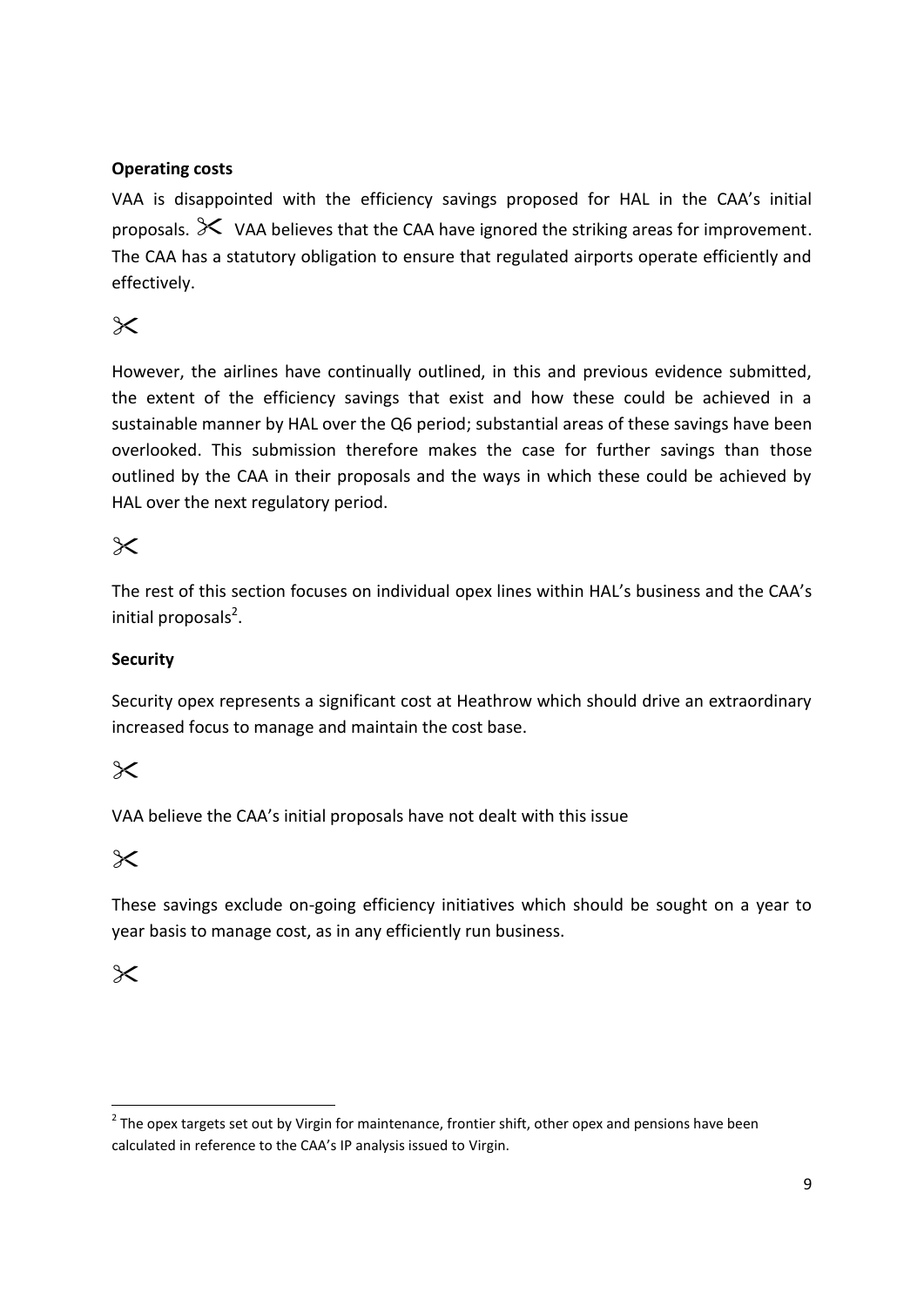### **Other opex savings**

The rest of this section outlines savings from areas other than security.

#### **Frontier Shift**

HAL, the CAA and the airlines are more or less in agreement in relation to the frontier shift in efficiency savings over Q6, with a target of between 0.87% and 1.0%.

However, VAA and the airline community believe that this efficiency should be the target once the re-baseline of opex cost has been implemented, therefore once all the savings worked through have been implemented i.e. once the operation is efficient.

## $\times$

## **Pensions**

 $\times$ 

## **Maintenance Costs**

The CAA have set a target of £28m over Q6, which is short of the benchmarks identified by its own independent consultancy studies. If the gap to the benchmark was closed by 50%, this would provide a target of £90m over Q6 (with a glide path) as proposed by the CAA consultant studies. However a target of closing 100% of the gap should be set on HAL as they are already achieving savings on projects to this degree e.g. baggage maintenance. It is clearly a realistic and achievable target.

## **T1 Accelerated Closure**

 $\times$ 

**T2 - Opening**

 $\times$ 

**Other Opex Costs**

 $\times$ 

**Central Support/Service Costs**

 $\times$ 

**Salary and Staff Turnover**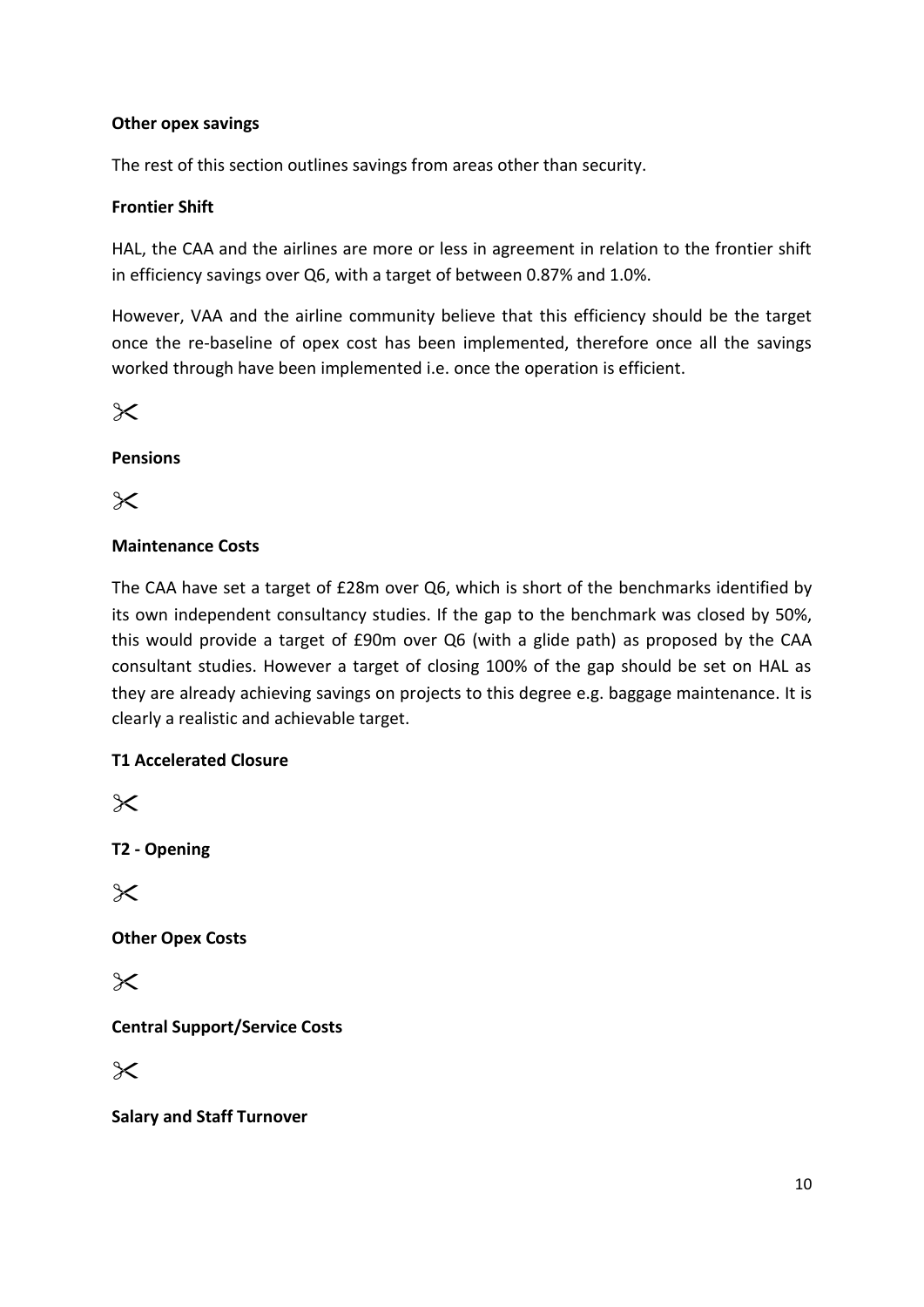## **Summary**

 $\chi$ 

This is clearly not in the passengers interest and has not been addressed fully by the CAA's initial proposals. Moreover, the CAA has commissioned a number of studies by experts on targeted Heathrow cost bases.

 $\chi$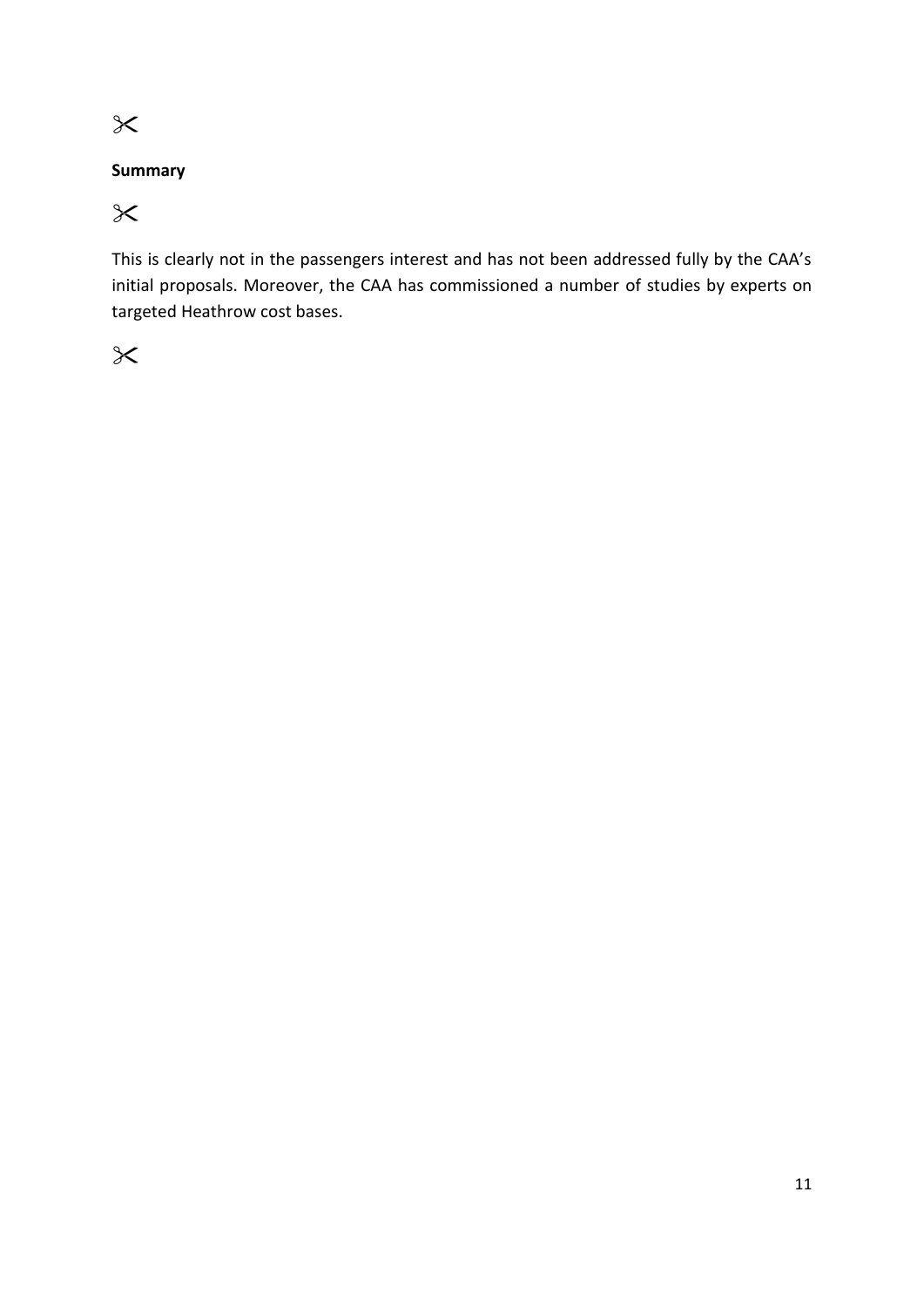#### <span id="page-11-0"></span>**Commercial Revenue**

VAA supports the position set out by the LACC.

#### <span id="page-11-1"></span>**WACC**

VAA welcomes the assessment of the cost of capital presented by the CAA in its initial proposals, and recognises the importance of this calculation to the overall price cap in Q6. A cost of capital which is too high would lead HAL to make significant windfall gains.

In the limited time available to respond to the CAA's initial proposals, VAA was unable to commission any external advice on the cost of capital. However, we have used relevant experts within the business to assess the work put forward by PwC and the CEPA paper previously submitted to the CAA, which are both judged to be robust pieces of analysis.

We note that further detailed evidence will be submitted to the CAA by the LACC and by BA and therefore wish to make a few high-level comments.

VAA agrees with the CAA that there are strong arguments that Heathrow's cost of capital has reduced over the last five years. This recognises the fall in returns seen in global markets (which for example have led to pension funds being required to forecast lower returns); the significant falls in interest rates; and the reduction in corporate tax rates.

The final cost of capital for Heathrow is built up from a series of estimates of the individual elements of the cost of capital calculation. The CAA has used PwC's estimates of the potential numerical ranges of each of these elements to determine a point estimate for each element, which are then used to determine the final cost of capital.

In doing this, the CAA has used point estimates from the top quartile of PwC's recommended ranges, on the basis that it mitigates the risk that Heathrow will underinvest or reduce service quality. However, VAA believes that the CAA's approach will not mitigate these risks, and instead will simply create windfall profits for HAL. We therefore disagree with the CAA's approach to determining the point estimate.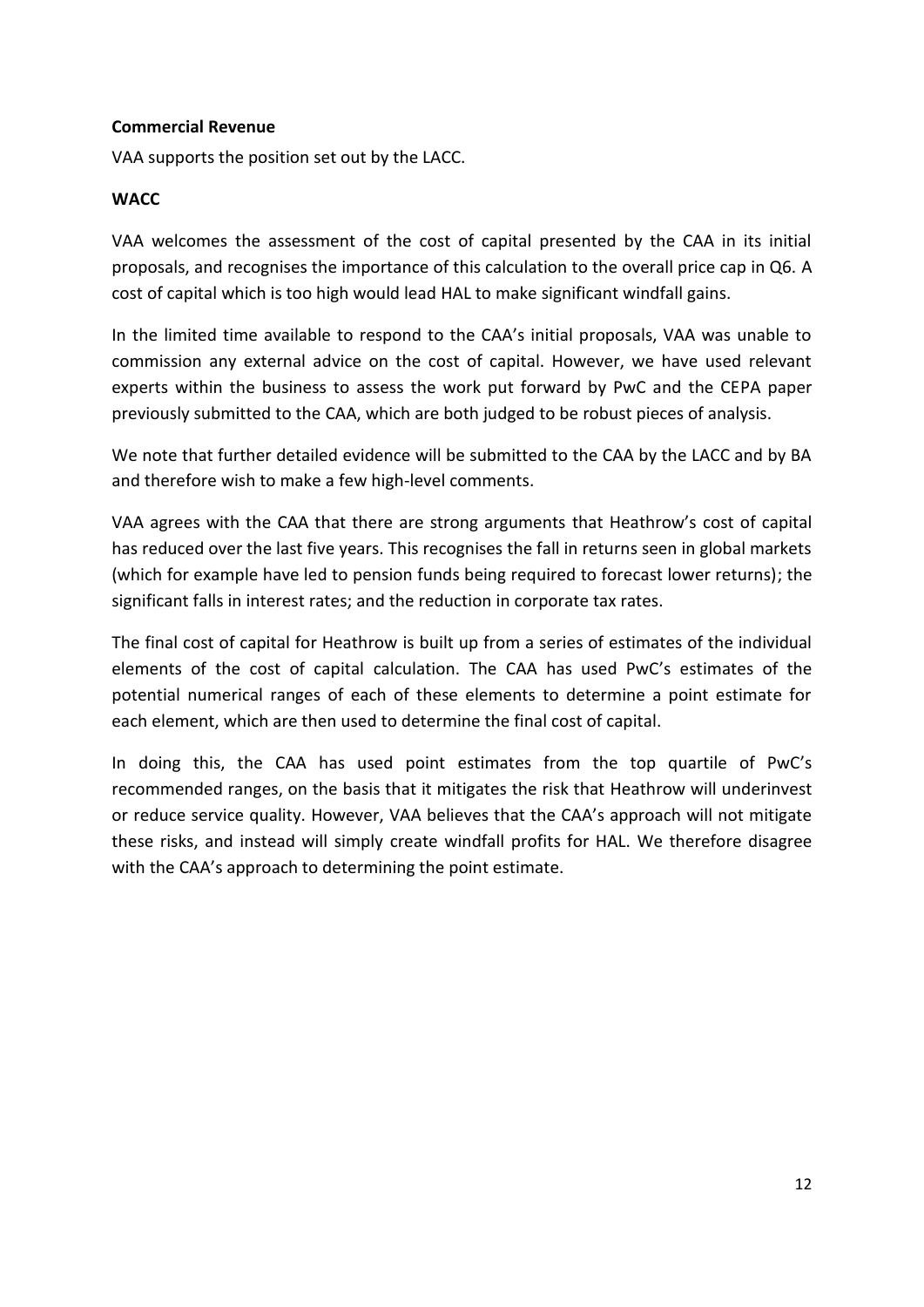## <span id="page-12-0"></span>**Capital**

The exact amount of capital that is affordable and desirable in Q6 will depend on both the strength of the overall business cases presented and, moreover, as the LACC has previously set out, on the overall affordability of the price path presented by the CAA. It is critical that any capital plan also enhances airline competition by ensuring access to equivalent airline facilities.

VAA maintains that driving equivalence between terminals is crucial and should be the driver to prioritise terminal investment based on airline priorities. VAA has therefore been an active participant in supporting T3 projects in the airlines' prioritised plan,  $\mathbb X$  . Within a settlement that delivers value for money for our passengers by reducing charges in Q6, VAA's top priority is to address the in-equivalence our customers face in terms of passenger and operational facilities at Heathrow airport, our main base.

### **T3 Q6 Investment**

VAA continue to support the LACC's position on T3 Q6 investment. Passenger experience issues remain despite some improvement and VAA's investment in our dedicated, bespoke facilities, partly to compensate for historically poor facilities and customer experience, especially relative to T5.

Q6 may be the last realistic opportunity to invest and make a step change in T3 infrastructure, in light of HAL's master planning assumption that T3 will close in 2030 (subject to affordability). VAA supports the airline community and believes strongly that T3 projects deserve funding and investment to support the passenger experience, to address the existing in-equivalence between terminals, and ensure there is an acceptable level of basic infrastructure in place to support T3 operations for the next 20 years.

In particular, VAA support:

- Passenger technology –Self-bag drop developments are advancing at pace, and are likely to be become common-place at other airports in the Q6 period, to support fast and efficient check-in for passengers, efficient use of infrastructure, and operational efficiency. While the scope of this project needs to be fully determined, as a minimum we would like to trial bag drop technology and continue to work towards improvements in passenger technology as the market and products develop.
- Arrivals improvements Improvements to the ambience/first impressions and ease of wayfinding are supported. Common sense dictates that improved lines of sight and ease of onward connection justifies this area of investment, and for an appropriate "welcome to London". Terminal equivalence should be aspired to in terms of customer ease of use and "last impressions".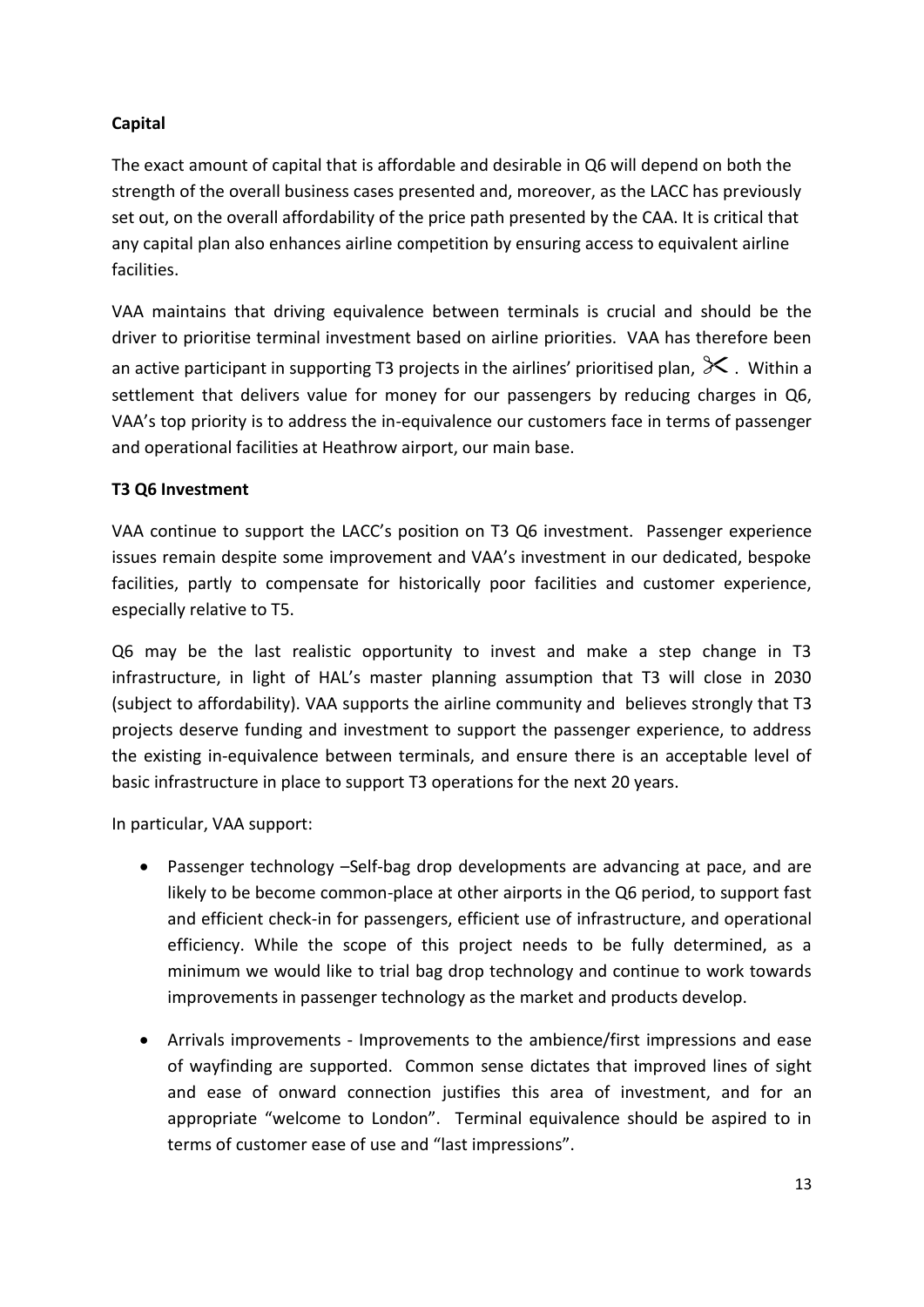- Facades South Wing Offices, and T3 Main Façade improved "first impressions" through cost-effective investment in cladding the rear and end of South Wing is strongly recommended, to prevent T3's image as a poor cousin and inferior to the shiny new T2 and T5. This also applies to a cost effective make-over of the front of the building, as it is important that T3 holds its own as a key part of LHR for at least the next 20 years.
- Pre-conditioned air and FEGP on Pier 7 Operational competitive equivalence in terms of efficiency

 $\chi$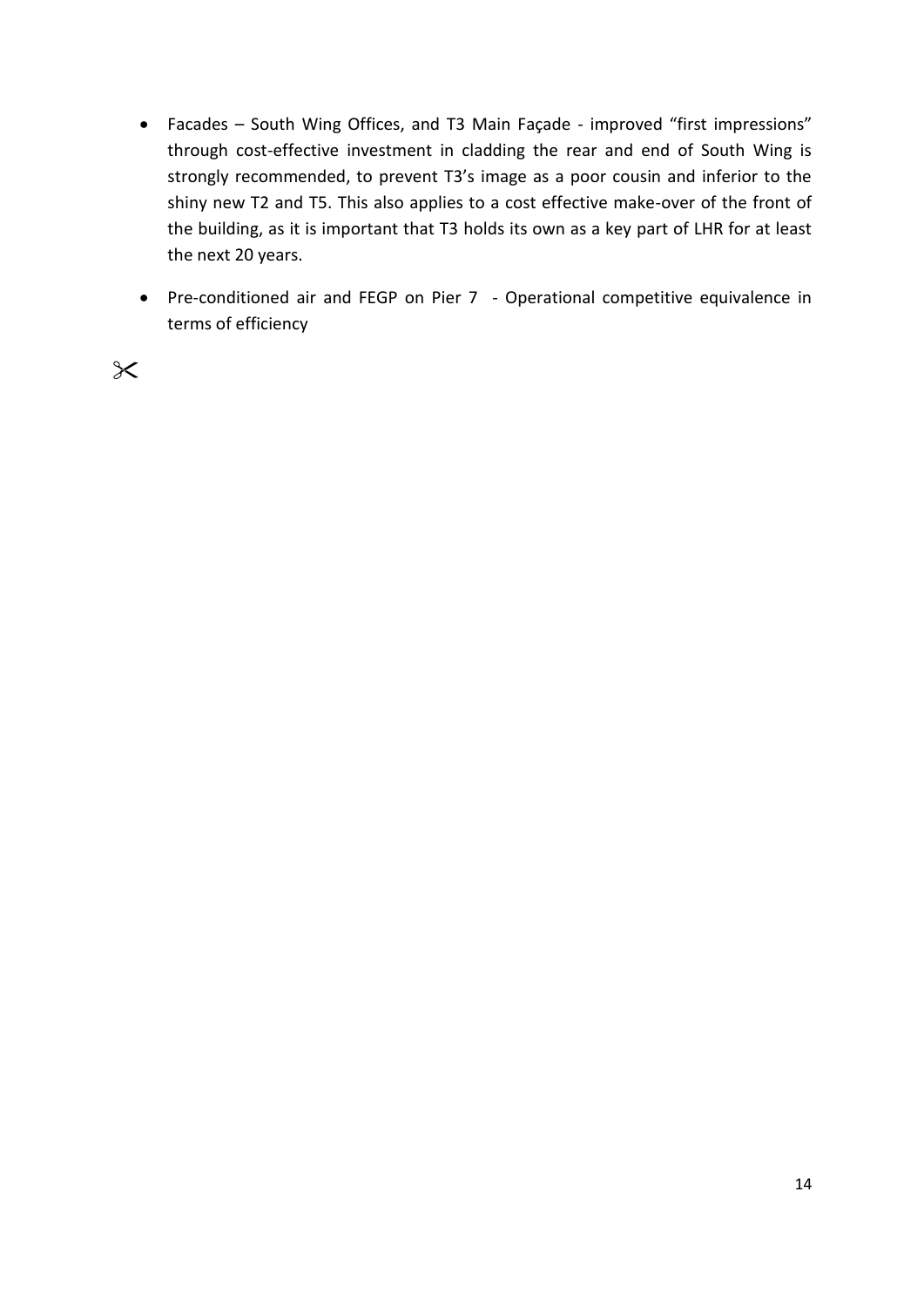#### <span id="page-14-0"></span>**Form of regulation and other regulatory issues**

In this chapter we set out our views on the CAA's proposed approach to regulatory issues outside the price cap, form of regulation and licence.

#### **Form of regulation**

VAA agrees with the CAA that, given the extent of HAL's market power, single till regulation, based on a building block, RAB based approach remains the most appropriate way to regulate HAL for Q6.

#### **Service Quality**

VAA supports the work carried out by the LACC.

#### **Capex efficiency**

VAA would like to acknowledge the CAA's initial proposal, that supports many of the principles and mechanisms jointly agreed between airlines and HAL through the Constructive Engagement process, consolidated within the Capex Efficiency handbook. This improved approach to capex efficiency, building on Q5, should ensure more effective project controls and assurance is applied, to incentivise the delivery of project benefits on time, to cost and quality.

VAA fully support the LACC's submission, so we will focus on restating a few key supplementary points as follows:

- Core and development on the basis that airline priorities form part of a balanced and agreed HAL programme
- IFS with the need to have these experts in place before the end of the year, as they should also add value in reviewing the suite of integrated parameters that make-up the capex programme, currently drafted in the capex efficiency handbook and new gateway process - which the airlines have not been consulted on as a result of HAL's disengagement.
- Effective incentives such as the Capital trigger mechanism to support delivery of customer benefits-with enhanced project definitions, and without the unnecessary 3 month trigger lag. This aligns with the need to ensure timely delivery of airline priorities
- Effective Governance to ensure there are effective processes in place to ensure HAL accountability to its customers (both passengers and airlines), financial control, and change management. Airlines would also wish to restate the need for monthly reports from the IFS, and an onus on clear and open dialogue between airlines and HAL, to managing effectively risks that should be far more transparent at an earlier stage.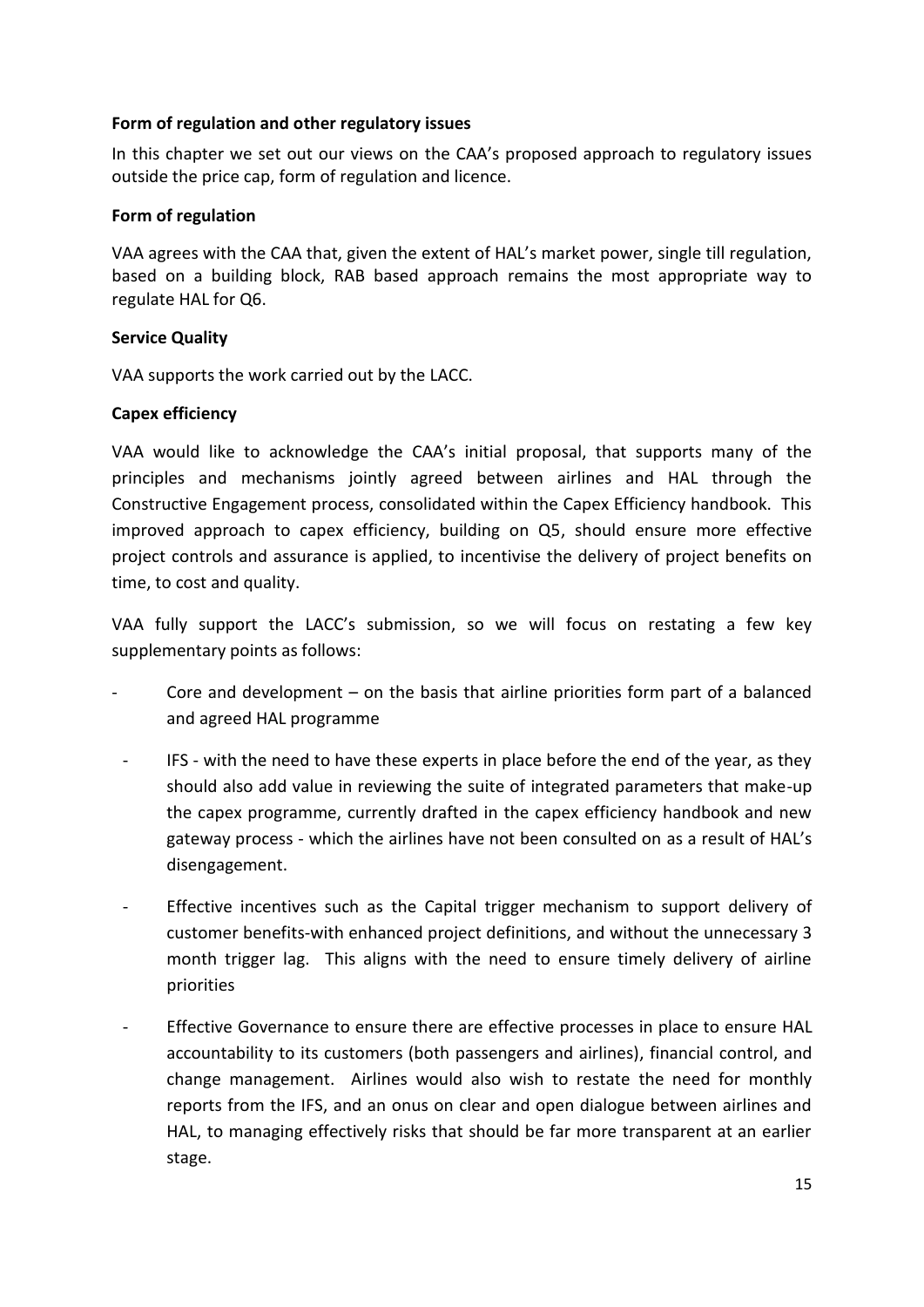Airlines wish to emphasize to the CAA that Capex Efficiency mechanisms reflected in the Capex Handbook are not designed to operate independently  $-$  their effectiveness depends on an integrated approach to project management and delivery.

In practice, airlines and our passengers demand that there are effective assurance and incentive processes in place, to ensure that only projects we are prepared to pay for, and that meet specific criteria, are supported and that projects are delivered on time, to cost, quality and scope.

Finally, airlines wish to highlight the important dependence upon Governance  $-$  it is essential that airlines are able to equitably govern the development and delivery of capex projects from inception to completion, so as to deliver value for money for airlines' customers, our passengers.

On the key outstanding issues from the CAA's perspective - the question of whether the FAB reviews proposed additions and changes to Q6 investment or whether the FAB approves proposed additions and changes, airlines are keen to avoid an unnecessary administrative burden on the CAA, airlines, or HAL. The second option the CAA propose, to require HAL to obtain airline sign-off for projects, costings and triggers in advance of the work being carried out, is essential for airlines and common practice between supplier (HAL) and customer (airlines). While the definition of airline sign-off needs to be well defined, this approach would ensure effective and appropriate customer involvement in projects. CAA involvement in this example would be mainly as a regulatory backstop.

*An effective project* gateway process is an essential part of any capital assurance process. HAL have yet to consult with the airlines on their new gateway manual and how it best aligns with our 360degree reviews and integrated sign-off's, and we would request the CAA's support to ensure this forms an integral part of the Governance process.

*HAL Inflation and Acquisition Strategy*

# $\times$

## *Independent Fund Surveyor*

The notion of the IFS was an airline concept, where assurance on the use of capex could be best monitored by project focussed independent experts, assisting, by objective reporting, to the airport, airlines and the CAA.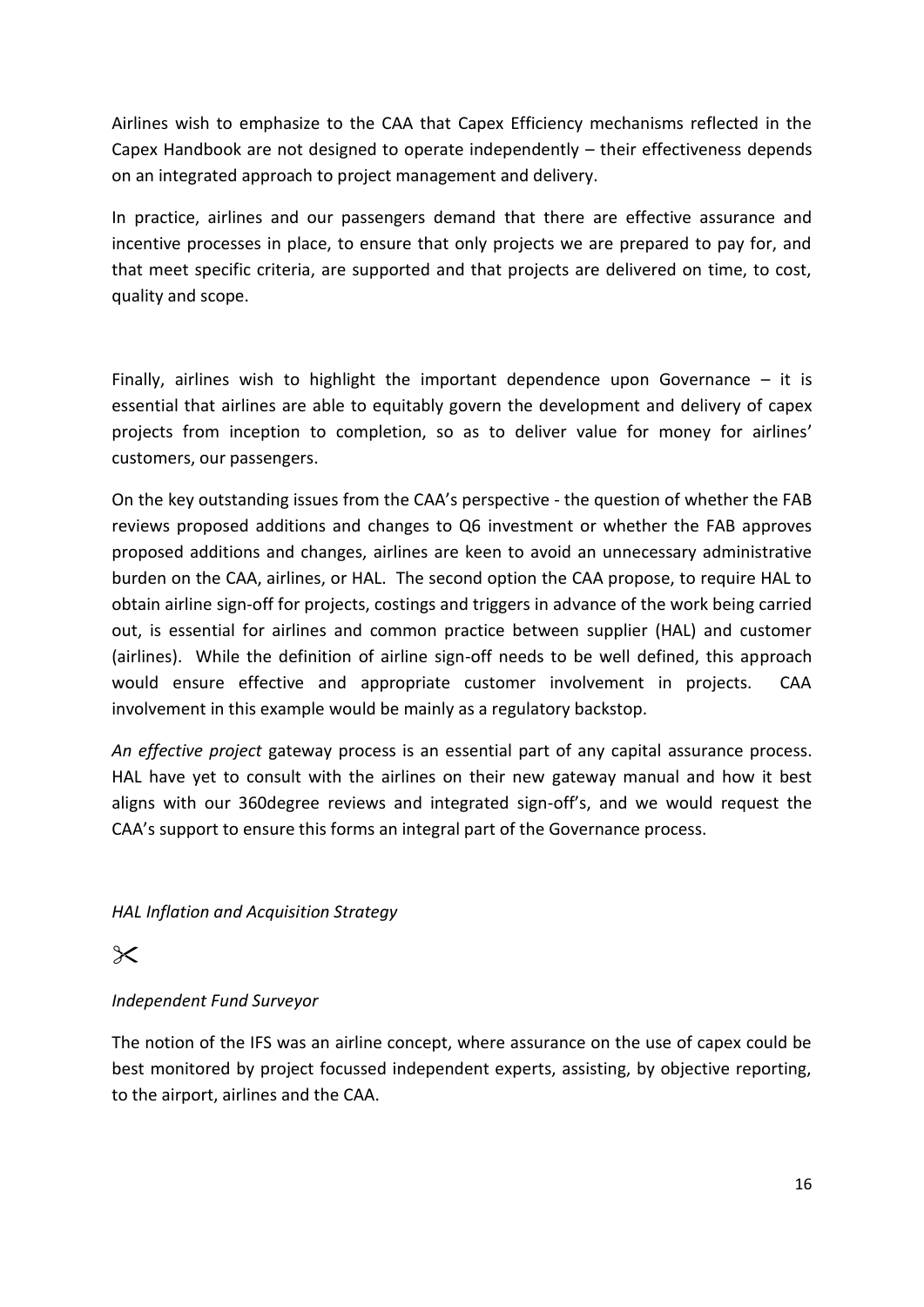VAA are concerned that HAL is attempting to reduce the funding and scope of the IFS, and therefore its effectiveness to assure airlines and the CAA that value for money is being delivered.

The IFS function is a critical and integral element of the overall Capex Efficiency Handbook, and should not be undermined by stealth.

### *Capital Triggers*

Airlines continue to strongly support the requirement for capital triggers, to incentivise the realisation of project benefits on time, to cost, quality and scope. Further detail regarding some specific principles, following joint discussion with HAL, are outlined in the LACC's submission.

VAA and airlines are concerned that unless there is a programme of jointly agreed triggers with HAL, agreed through the summer of 2013, this will result in limited accountability for HAL against Q6 projects and programmes. We therefore would urge the CAA to proactively support these discussions, recognising a defined capital plan, an associated programme and a focus on airline priorities is required. We are concerned that Draft Triggers definitions should by now be tabled and under discussion.

VAA & airlines have reiterated on a number occasions our focus on positively supporting the delivery of projects, and the associated beneficial use  $-$  this is no different with capex incentives. VAA would urge the CAA to recognize the impact of non-delivery on our businesses, as well as our passengers. The consequential impact on airlines of HAL's failure to deliver can be extremely significant, reflected for instance in airline opex, or a lack of competitive equivalence between terminals. While beneficial use of an asset is the objective, incentives need to consider the impact on airlines and their own cost bases.

### *Safeguarded Assets*

VAA and the airline community has noted the major investment funds in Q5 that have gone into Safeguarded Assets. We define Safeguarded Assets as those capital investments where transition towards the Masterplan requires infrastructure which will not deliver actual benefit in the Q in which it is completed, but is reasonable and appropriate to support the agreed development plan for the airport. Examples of such expenditure in Q5 were the Tunnels and Baggage Halls in T2A and B. We understand that this is described as "efficient overspend" by some other Regulators

The current financial treatment of such assets is that they go into the RAB, earn a return on the cost of capital, and appreciate on a normal basis. However, depreciation is not charged until the asset goes into beneficial use.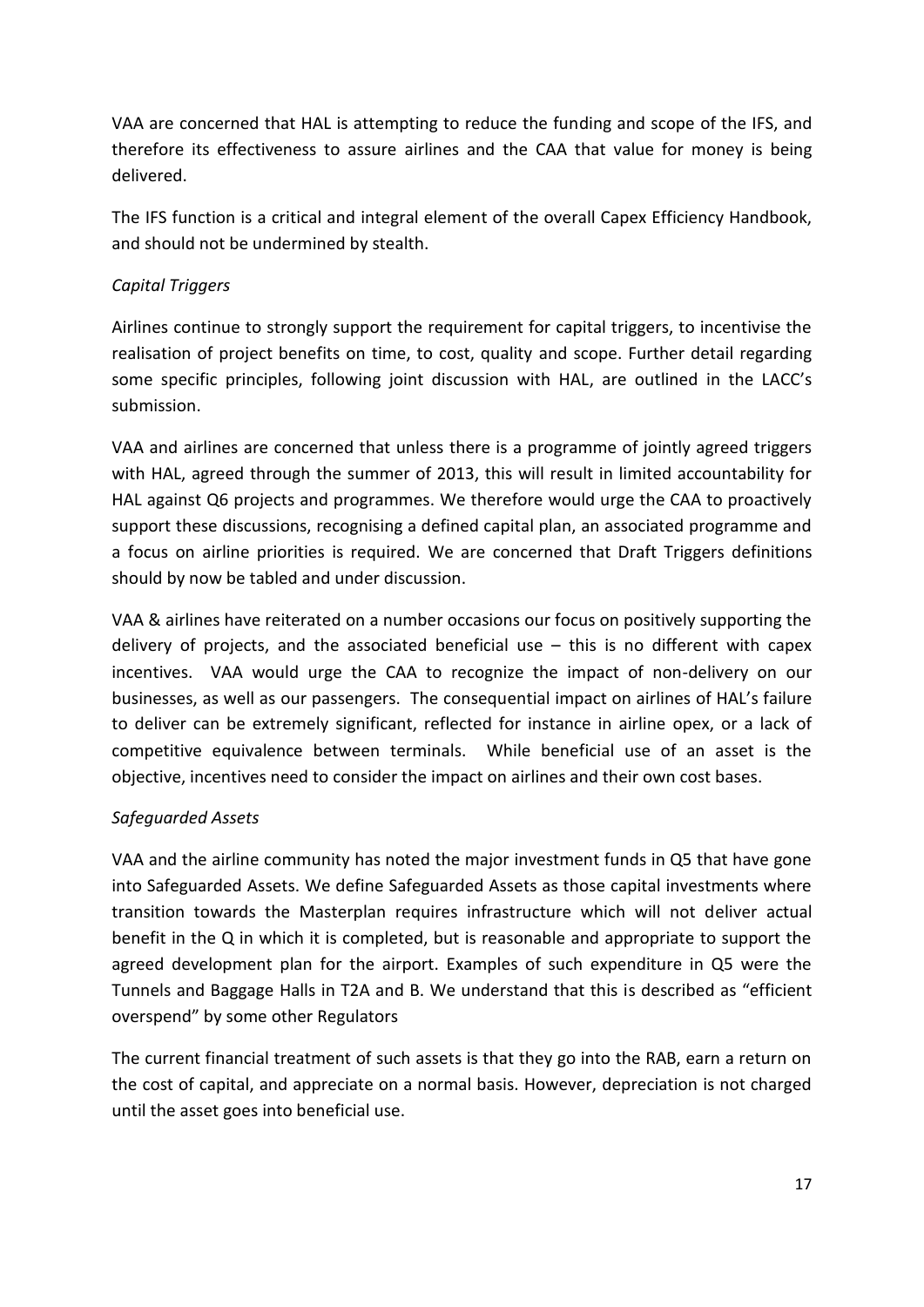We believe that it is unreasonable for HAL to earn a return on their investment before beneficial use *and* for the asset to appreciate in the RAB. We appreciate that further discussion is required on this issue with both HAL and CAA, but are concerned that it remains unresolved.

### **Transparency**

Under the current regulatory arrangements, HAL is compelled to provide to the CAA and service providers information on the detailed costs and other factors it takes into account when setting charges for activities covered by the 1991 public interest finding.

We support the CAA's view that the current transparency condition has worked well, reassuring interested parties that these charges are based on appropriate criteria, and it has not imposed an unreasonable burden on HAL.

We also support the CAA's proposal to include the transparency condition in the licence. We would welcome further clarification from the CAA on how it proposes to manage this requirement over Q6 in light of the proposal that only those Specified Activities not covered by the AGR would be included in the licence.

We do not support the CAA'S proposal to remove the requirement to explain variations from the profit centre reports. We consider that this requirement provides an important safeguard and given that the systems are already in place to produce this information we do not agree that this creates an unnecessary additional burden.

### **Security cost claim mechanism (the s-factor)**

We agree with the CAA that the risks arising from security requirements changing in the future should not be dealt with by making conservative (i.e. high) estimates of future security costs in the base case for setting the price cap.

We consider that it remains appropriate to include a pass through mechanism within the control period for dealing with variances in security costs. Our main concern is that while the current mechanism was designed to be symmetrical such that the price cap would vary for both increases and reductions in security standards, in practice our understanding is that hitherto it has only functioned in an upward direction i.e. all claims made under the S-factor have led to increases in charges. This is likely to be a function of the fact that the airport has no incentive to inform the CAA when security requirements may be relaxed and costs decrease, whereas it has a very strong incentive to make a claim under the S factor when the opposite happens. Other interested parties such as airlines are unlikely to be privy to the detail of changing requirements and not in any position to make a claim or to notify the CAA when circumstances change.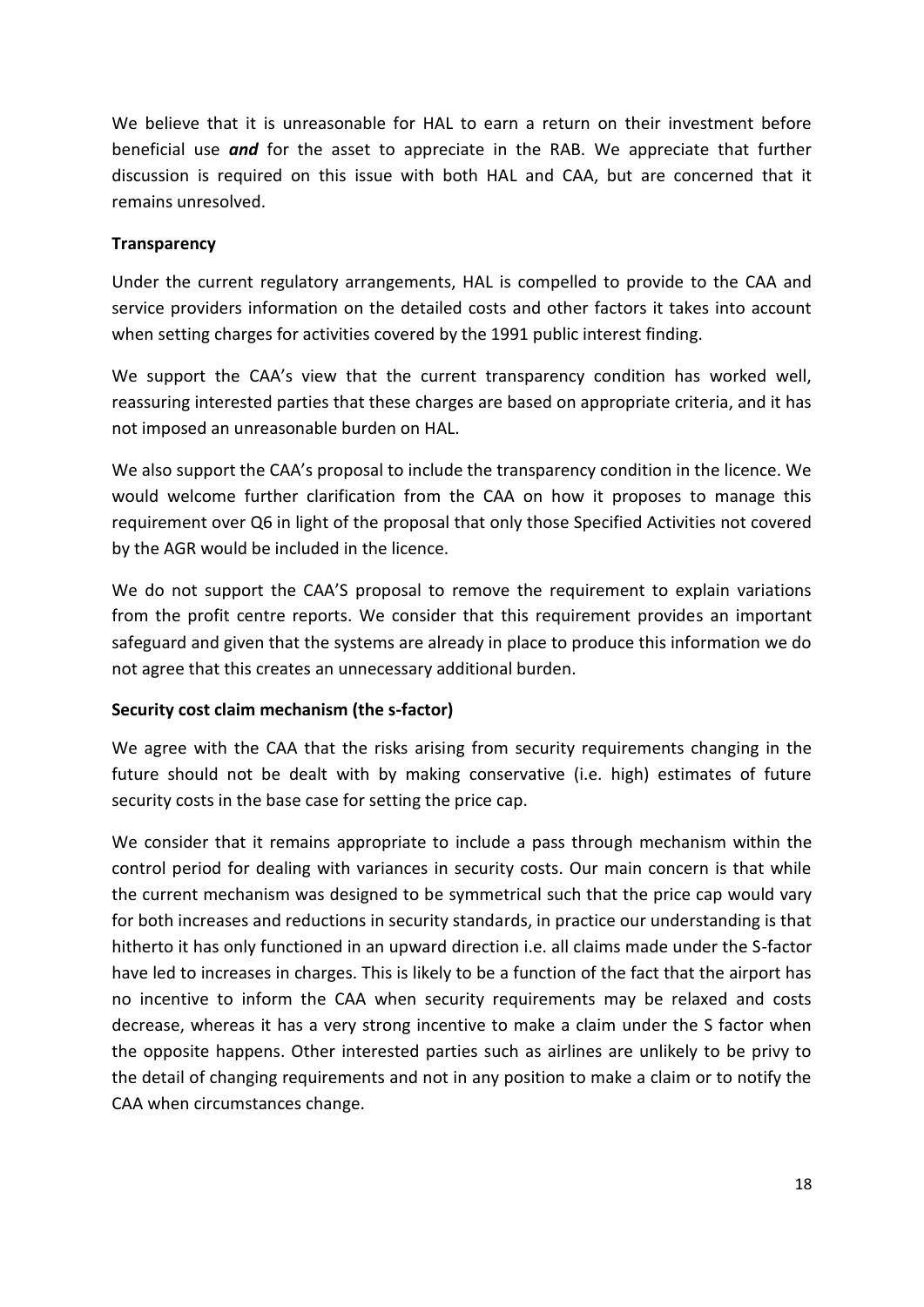We consider that it would be desirable for the CAA to consider this anomaly further and to review the functioning of the mechanism in the future. One approach for Q6 may include the CAA undertaking a review of the position with the DfT on each occasion when the standards change.

As a minimum, we would expect the CAA to recognise that the S factor provides some protection for HAL in the event of the security environment changing and for that reason there is no need to build additional contingency into any security cost projections or to otherwise rely on conservative modelling of these costs.

#### **Opex efficiency incentive mechanisms**

We agree with the CAA's view that there are currently no grounds for introducing enhanced incentives on opex efficiency.

#### **Traffic risk sharing**

Similarly, in light of the lack of support for introducing traffic risk sharing arrangements we agree with the CAA that this should not be pursued for Q6.

#### **Within period traffic mix forecast correction (K) factor**

We support the CAA's proposal to retain the Q5 approach to correcting for in-period traffic variances

#### **Inflation**

VAA notes the work being carried out by the UK Statistics Authority and the ONS on RPI, in particular the decision to be made this summer on whether RPI merits continued designation as a National Statistic. If the RPI is no longer deemed fit for purpose because it overestimates inflation then there are obviously questions about value for passengers from its on-going use. We therefore believe this should be something that is under consideration.

#### **Non-passenger flights**

We support the CAA's proposed approach to dealing with non-passenger flights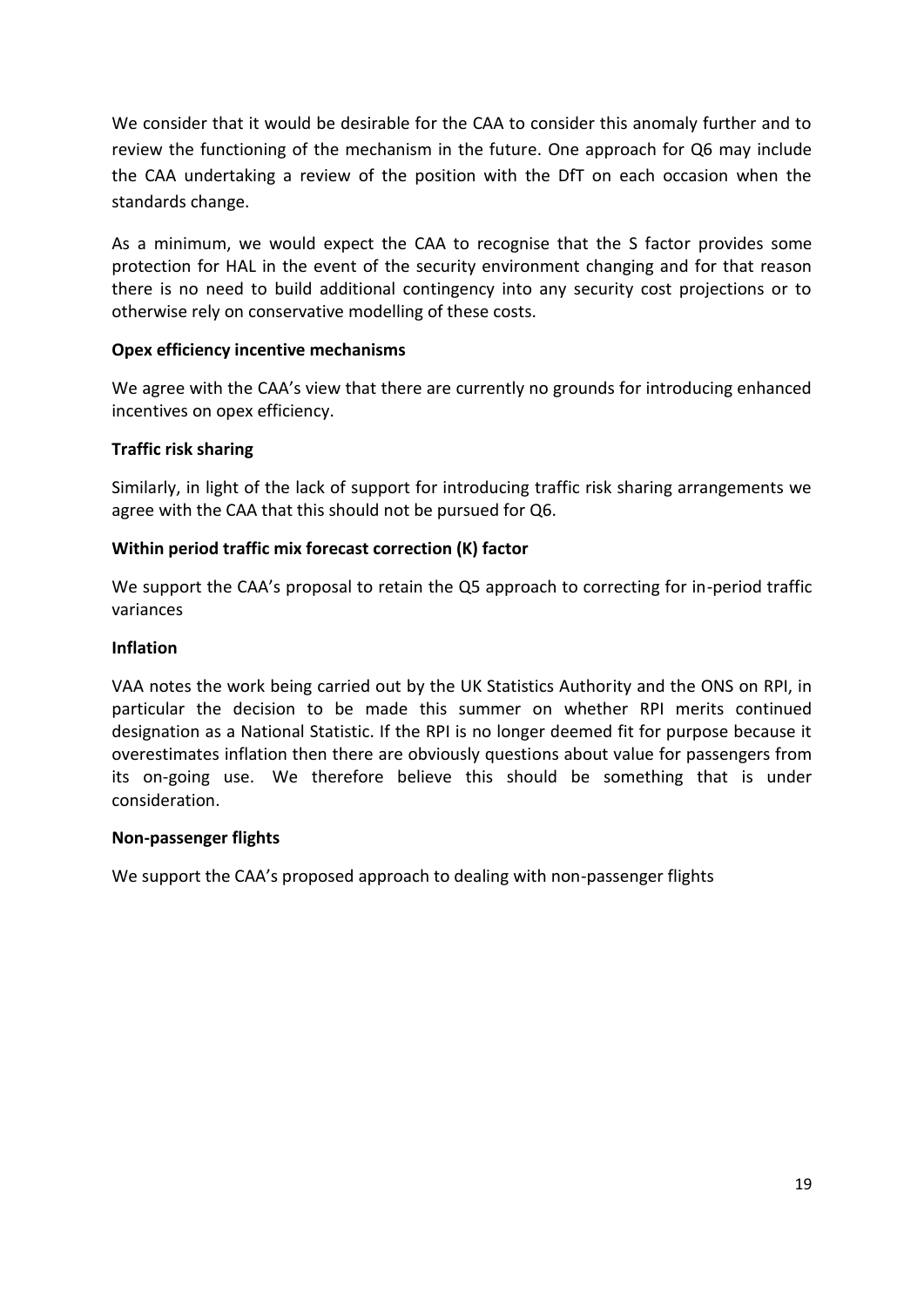## <span id="page-19-0"></span>**Gatwick**

#### **Proposed price and VAA priorities**

Virgin Atlantic has fed into the work carried out by the ACC at Gatwick and supports the work there to provide a bottom up, evidence based assessment of the CAA's initial proposals. This submission supports the updated ACC position as well as highlighting VAA priorities.

VAA's approach to Q6 at Gatwick has been driven by the needs of our passengers. VAA remains committed to working with GAL to continue to improve the airport for our passengers and to drive operational efficiencies and resilience. However, it is important to remember the context for Q6. Research shows that after around £1bn of expenditure in Q5, Gatwick already offers a good and improved passenger experience. VAA believes that this investment has brought the airport up to an appropriate standard. We therefore see less need for improvement and consequent investment in Q6, rather the priority should be on maintaining existing levels of experience and performance. We also expect that passenger benefits will continue to be realised in Q6 from projects that are already under development.

In the South Terminal where VAA's operation is located, a redeveloped departures forecourt with better passenger orientation, central search security improvements, international departure lounge and retail improvements, and gate room refurbishments have all helped to substantially improve the passenger experience. Operationally, a brand new departures baggage system is designed, and will be constructed through the remainder of Q5+1 and Q6 period, that will support punctuality, efficiency and equivalence between terminals.

As raised in previous submissions, VAA believes there were significant weaknesses with the CE process, in particular around information disclosure. GAL did not provide sufficient information on either operating costs or commercial revenues for meaningful engagement. VAA welcomes the initial proposals put forward by the CAA, in particular where additional information has allowed us a greater understanding of key building blocks. This submission welcomes the areas of alignment between CAA and airline views however VAA also believes the CAA's initial proposals fail to address a number of issues for our passengers:

- VAA is disappointed by the limited operating cost savings the CAA is proposing for Q6 – airlines have identified a number of areas where the airport could make significant efficiency savings, whilst continuing to offer an improved journey for passengers.
- With high passenger satisfaction and after an extremely large capital investment plan in Q5, we believe the capital investment plan for Q6 needs to be more targeted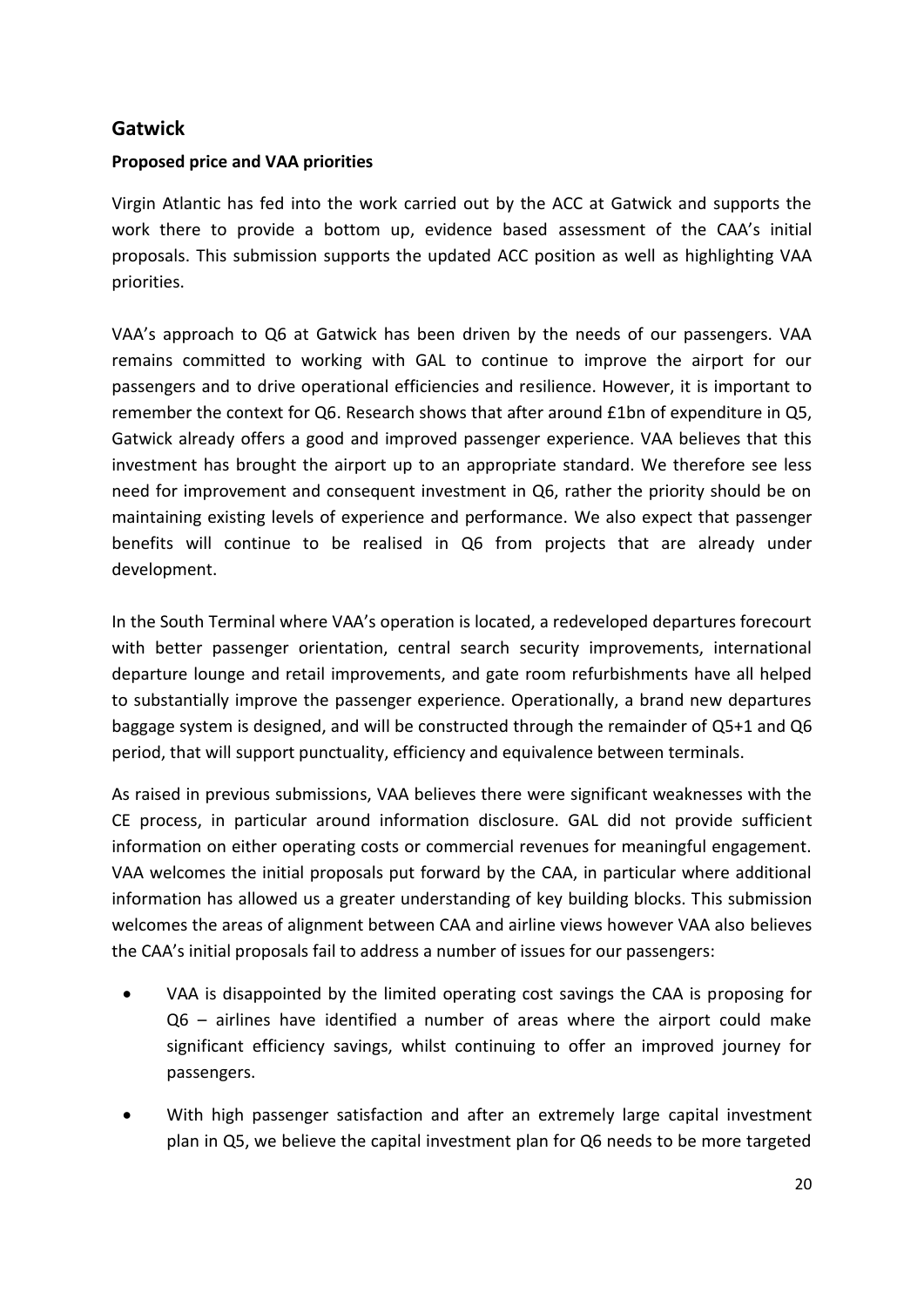and focused on the areas with strong business cases. In particular we cannot see a case for the investment in pier 6 south.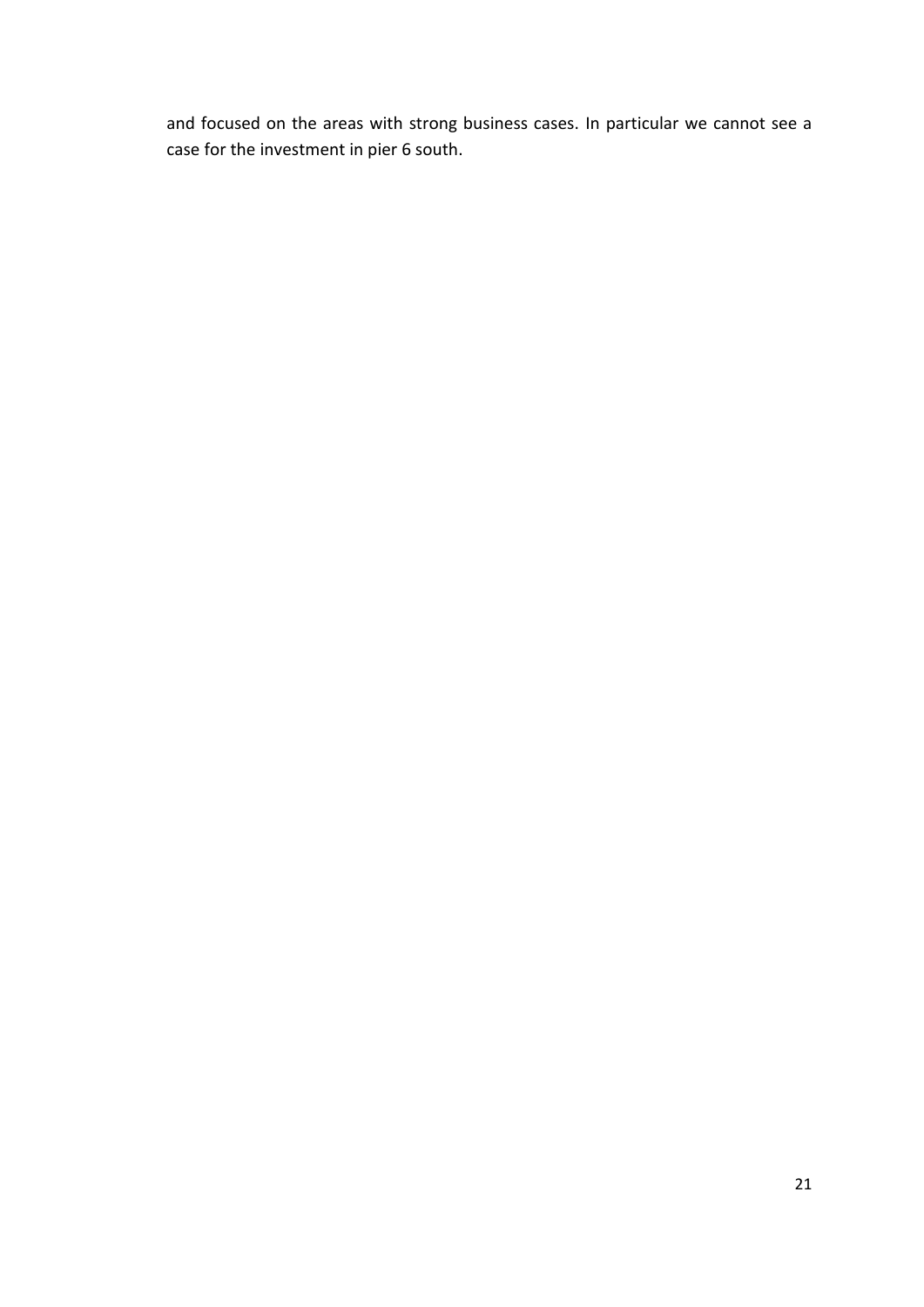## <span id="page-21-0"></span>**ACC building blocks**

## <span id="page-21-1"></span>**Traffic**

VAA welcomes the analysis the CAA has presented on the traffic forecasts for Q6. Due to the way the forecasts were produced by SH&E, the ACC had little visibility over the assumptions made, particularly in the first three years, and we welcome the assessment the CAA has shown.

Since the ACC forecasts were produced at the end of 2012, traffic growth figures have been released for the end of the year at Gatwick which show higher growth than the forecast. Given the significant impact that changes in the first year have to the traffic numbers over the Q6 period, the ACC noted that its forecast would likely be revised up and the ACC has therefore reconsidered its traffic forecast in that context.

Furthermore, since the ACC submitted its previous forecast other factors have changed that will likely impact on the overall number:

- easyJet has announced the purchase of flybe's slots at Gatwick from 2014 the ACC's conservative calculation is that this will add an additional 1.6m passengers per year and has a large impact on the overall traffic forecast as well as the ACC's estimate of the price. This is new information since the CAA's decision and the ACC has shown a transparent and cautious estimate of the impact in this section;
- the medium term GDP growth has edged up (see table 3.1 below); and
- the CAA has produced a bottom up assessment for the short term at Gatwick higher than the one produced by SH&E.

All of these factors point to higher traffic forecasts from 2014 onwards over the Q6 period and VAA supports the assessment put forward in the ACC's paper.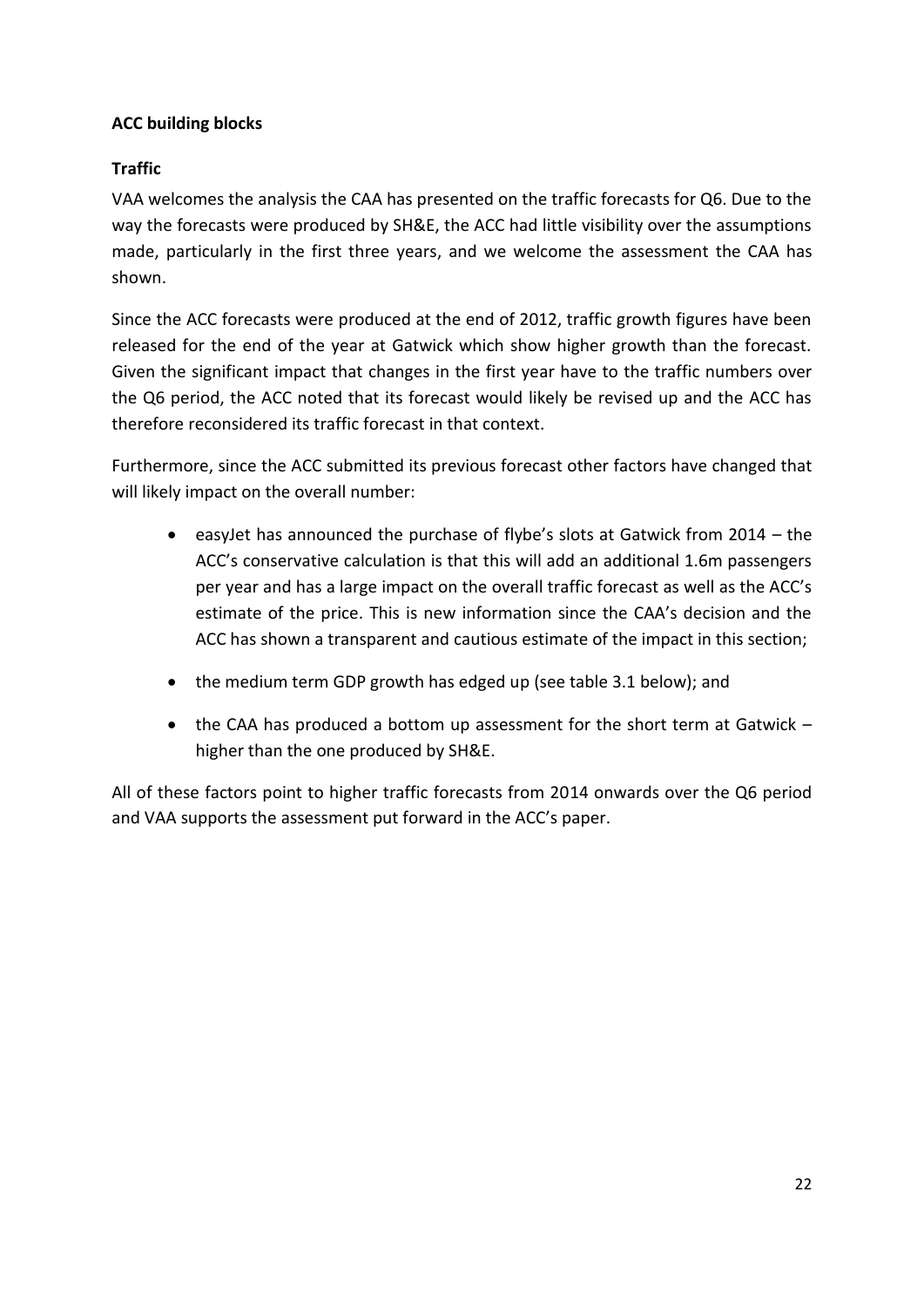## <span id="page-22-0"></span>**Operating costs**

VAA were disappointed with the proposed level of operating cost efficiencies in the CAA's initial proposals. VAA believe the CAA have failed to take proper account of the expert work it commissioned on security, frontier shift and staff remuneration, to name three activity cost bases, where the information was provided either by the airlines or the CAA's own commissioned consultancy studies.

VAA support the ACC submission on opex costs. However, some key points are set out below which underpin the ACC submission on the IP.

 $\times$ 

**Security** 

 $\times$ 

## **Frontier Shift**

The CAA have agreed with a frontier shift saving of 1.0% which is in line with the benchmark report. It is important to understand that this efficiency target is from the baseline point of when the airport is already efficient. Therefore, this target is the challenge on top of the identified savings.

 $\chi$ 

**Other Opex Costs**  $\times$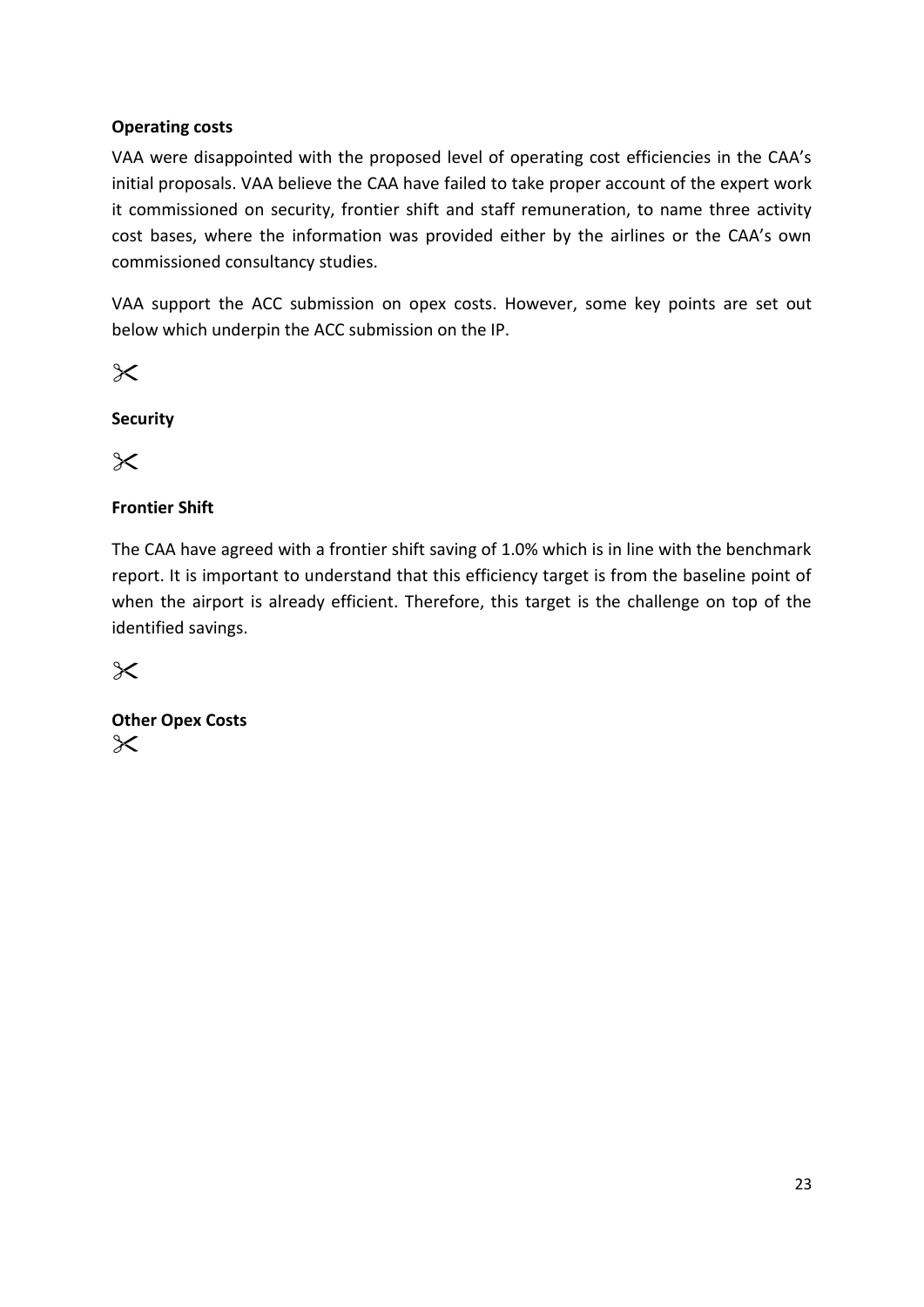#### **Summary**

In summary, passengers have been burdened with paying for a high cost operation at Gatwick which has been augmented by the CAA setting a high opex forecast for Q5 which GAL has beaten.

The CAA has commissioned a number of studies by experts on targeted Gatwick cost bases. VAA believes that it is imperative that the CAA follows the expert direction. Failing to do so questions the integrity and intent of commissioning the studies. In addition, failing to do so would mean the CAA is not fulfilling its statutory obligation to ensure Gatwick runs an efficient and effective operation.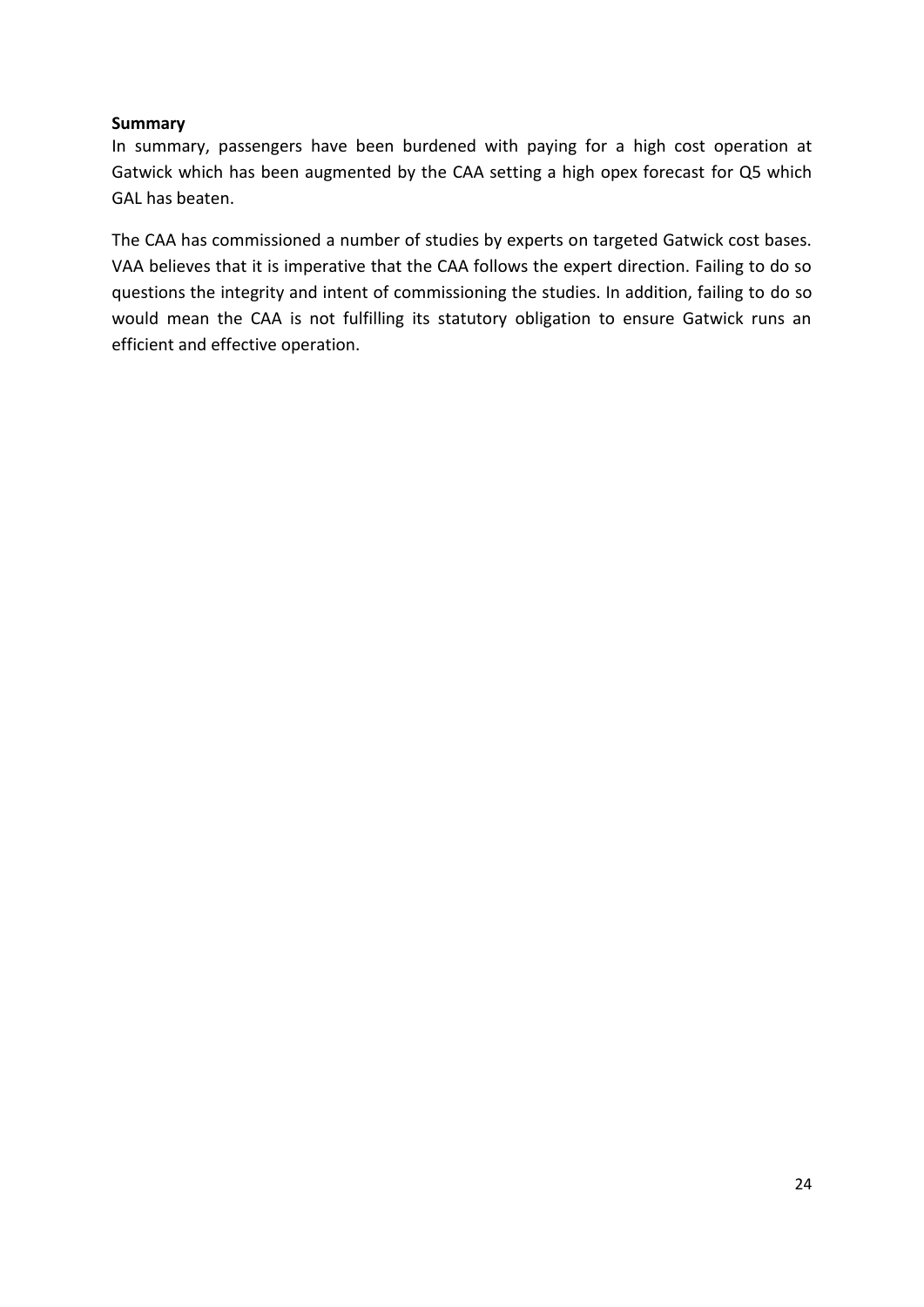#### **Commercial Revenue**

VAA has contributed to the work carried out for the ACC by Javelin and fully endorses the conclusions and analysis presented in the ACC paper.

#### <span id="page-24-0"></span>**WACC**

VAA welcomes the assessment of the cost of capital presented by the CAA in its initial proposals, and recognises the importance of this calculation to the overall price cap in Q6. A cost of capital which is too high would lead GAL to make significant windfall gains.

In the limited time available to respond to the CAA's initial proposals, VAA were unable to commission any external advice on the cost of capital. However, we have used relevant experts within the business to assess the work put forward by PwC and the CEPA paper previously submitted to the CAA, which are both judged to be robust pieces of analysis.

We note that further detailed evidence will be submitted to the CAA by BA and therefore wish to make a few high-level comments.

VAA agree with the CAA that there are strong arguments that Heathrow's cost of capital has reduced over the last five years. This recognises the fall in returns seen in global markets (which for example have led to pension funds being required to forecast lower returns); the significant falls in interest rates; and the reduction in corporate tax rates.

The final cost of capital for GAL is built up from a series of estimates of the individual elements of the cost of capital calculation. The CAA have used PwC's estimates of the potential numerical ranges of each of these elements to determine a point estimate for each element, which are then used to determine the final cost of capital.

In doing this, the CAA has used point estimates from the top quartile of PwC's recommended ranges, on the basis that it mitigates the risk that Gatwick will underinvest or reduce service quality. However, VAA believe that the CAA's approach will not mitigate these risks, and instead will simply create windfall profits for GAL. We therefore disagree with the CAA's approach to determining the point estimate.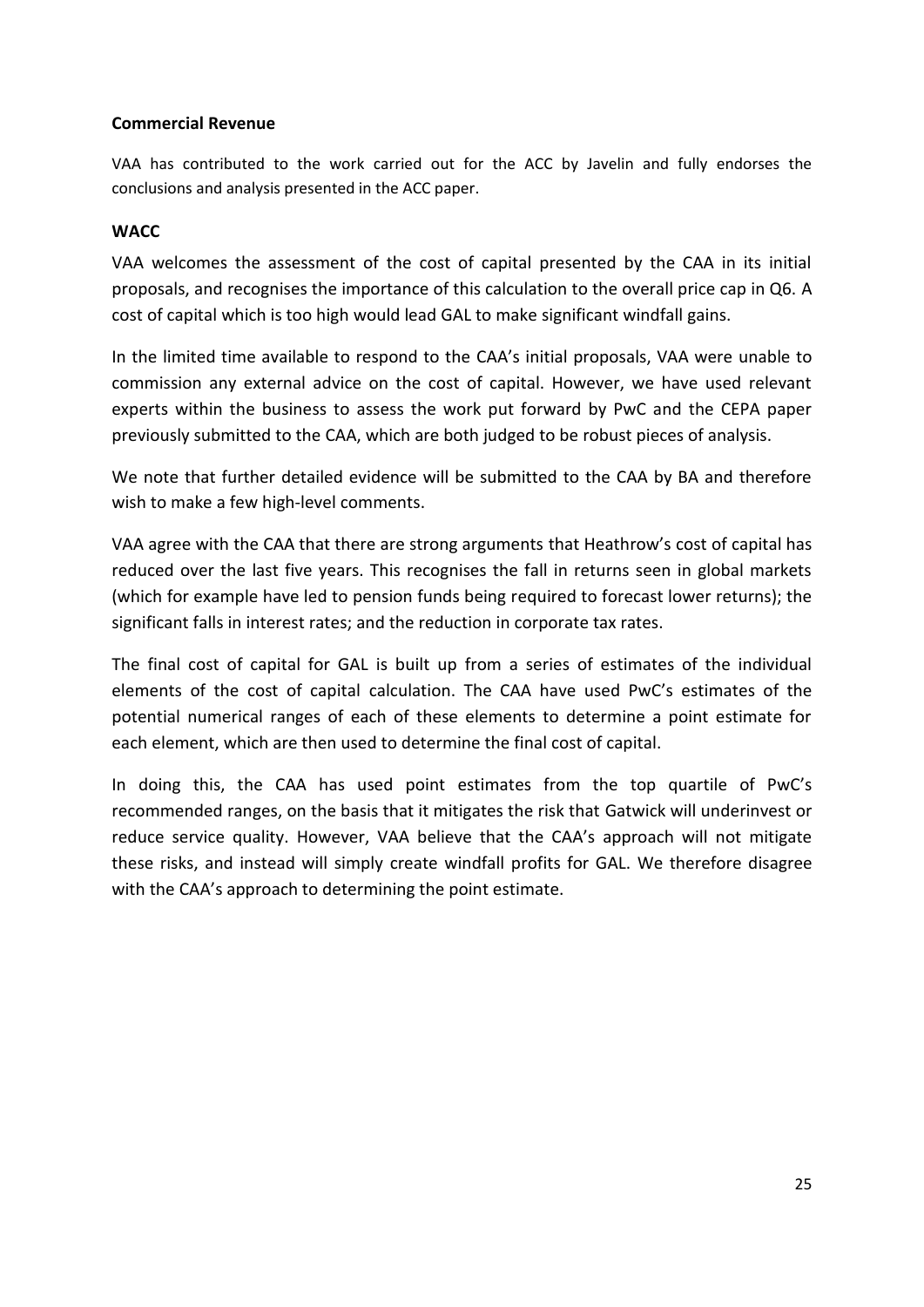## <span id="page-25-0"></span>**Capital**

VAA has supported the ACC's in-depth consultation on its proposed projects. On the whole, we support the ACC's recommendations and conclusions.

After significant analysis the ACC has concluded that whilst certain projects within the proposed capital programme (by value) provide value for money for our passengers, there are some significant elements that do not. We would urge the CAA to closely review and consider the value for money of projects in Q6, so that we do not invest in projects that deliver little passenger benefits.

3 key projects/areas VAA support in Q6 are

- the completion of the South Terminal Pier 1 and baggage project
- the asset maintenance programme
- £12m of upgrade check-in and bag drop investment: Airline / GAL trials have proven that bag drop machines offer passenger and airline benefits and the ACC is supportive of measured investment based on airline and passenger uptake in the Q6 capital plan. The concept of common user bag drop areas is not currently supported by VAA as this would represent a number of issues that would lead to a diminished customer and brand experience for airlines in competition, and additional operational costs of a split check-in operation. The airlines also do not support the complete reconfiguration of the check in areas as this does not offer passengers value for money.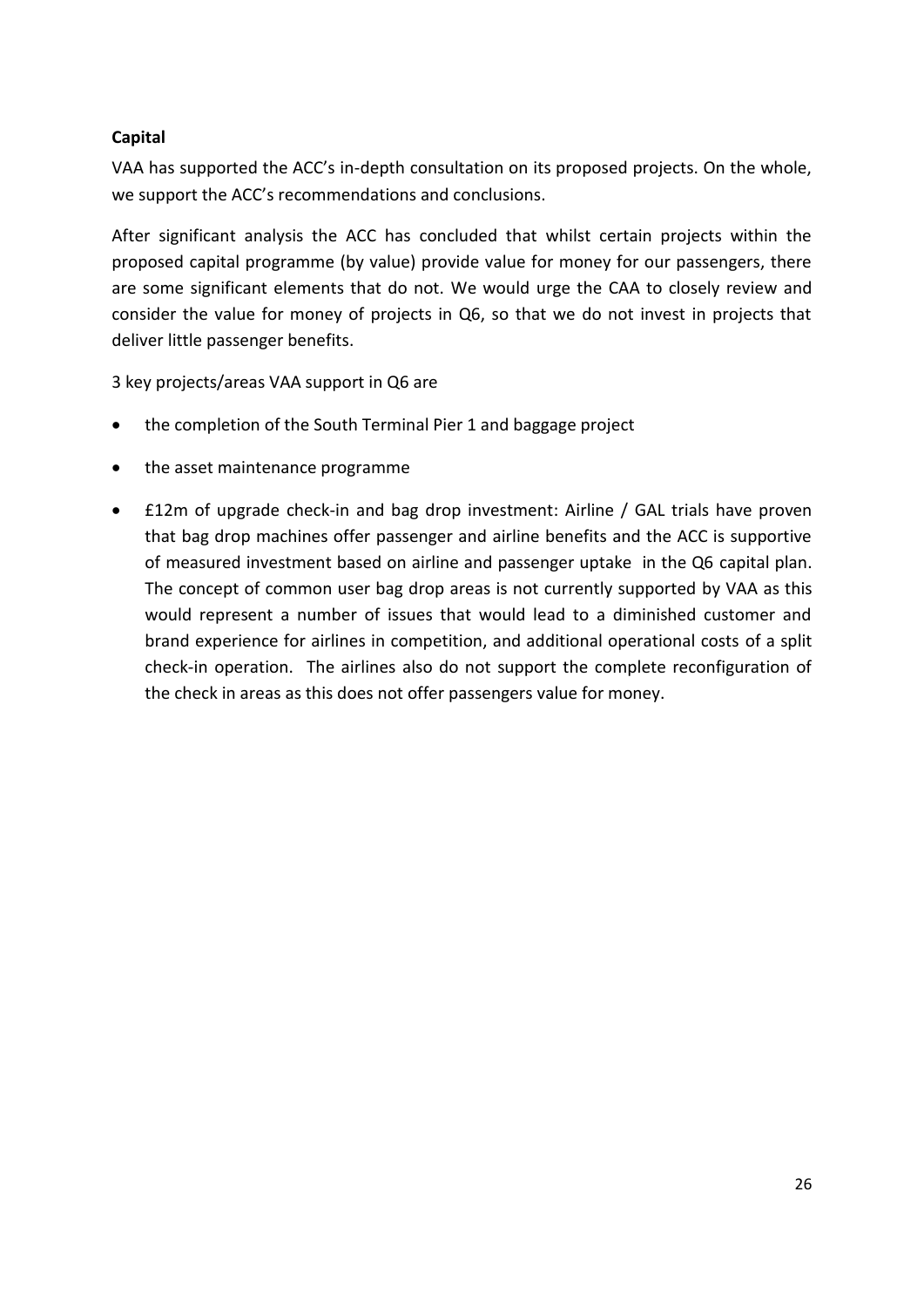## <span id="page-26-0"></span>**Form of regulation and 'Price Commitments'**

#### **Introduction**

Whilst this response focuses on the initial price proposals put forward by the CAA, the market power assessment published by the CAA is important context and VAA will respond to this in due course.

VAA continue to believe that GAL holds significant market power. Despite this, we have been open to considering the concepts being explored around alternative forms of regulation and in particular contracts and commitments at the airport. However, as initially defined by GAL we did not see these as a remedy to GAL substantial market power. Given this, a formal RAB based regulatory approach seems to be the most appropriate way to safeguard the interests of airlines and our passengers.

As such VAA provided detailed responses to the initial commitments proposal put forward by GAL. We welcome the extent to which some of these comments have been addressed by the CAA in its initial proposals. In particular that any commitments would need to be based on a lower price (although VAA believe it should be lower than proposed by the CAA) and that a regulatory back-stop, in the form of a licence, is needed.

Since the publication of the CAA's initial proposals, GAL has published an updated version of its commitments. This document provides some initial comments on these however, the proposal has come too late in the consultation process for a detailed response. VAA will follow up with further comments once it has had time to take advice.

This section sets out our views on the forms of regulation discussed by the CAA in its initial proposals document.

### **Alternative forms of regulation**

The CAA focuses on two main types of regulation (RAB and price commitments), however, comment is provided on further alternative forms of regulation. VAA broadly agree with the conclusions that CAA has come to; these positions are summarised below:

**Long run average incremental cost**: VAA share the CAA's concerns that the implementation of a LRIC based control at Gatwick could undermine its primary duty to protect consumers. VAA agree that the practical difficulties in its calculation, the specifics of airport capacity in the south east of the UK that may render it inappropriate, the significant sensitivity of the calculation to regulatory judgement, and the data intensive nature of the calculation make this option unsuitable for regulating GAL's airport charges in Q6 given the risk it could undermine, rather than support, protection for users and the promotion of competition.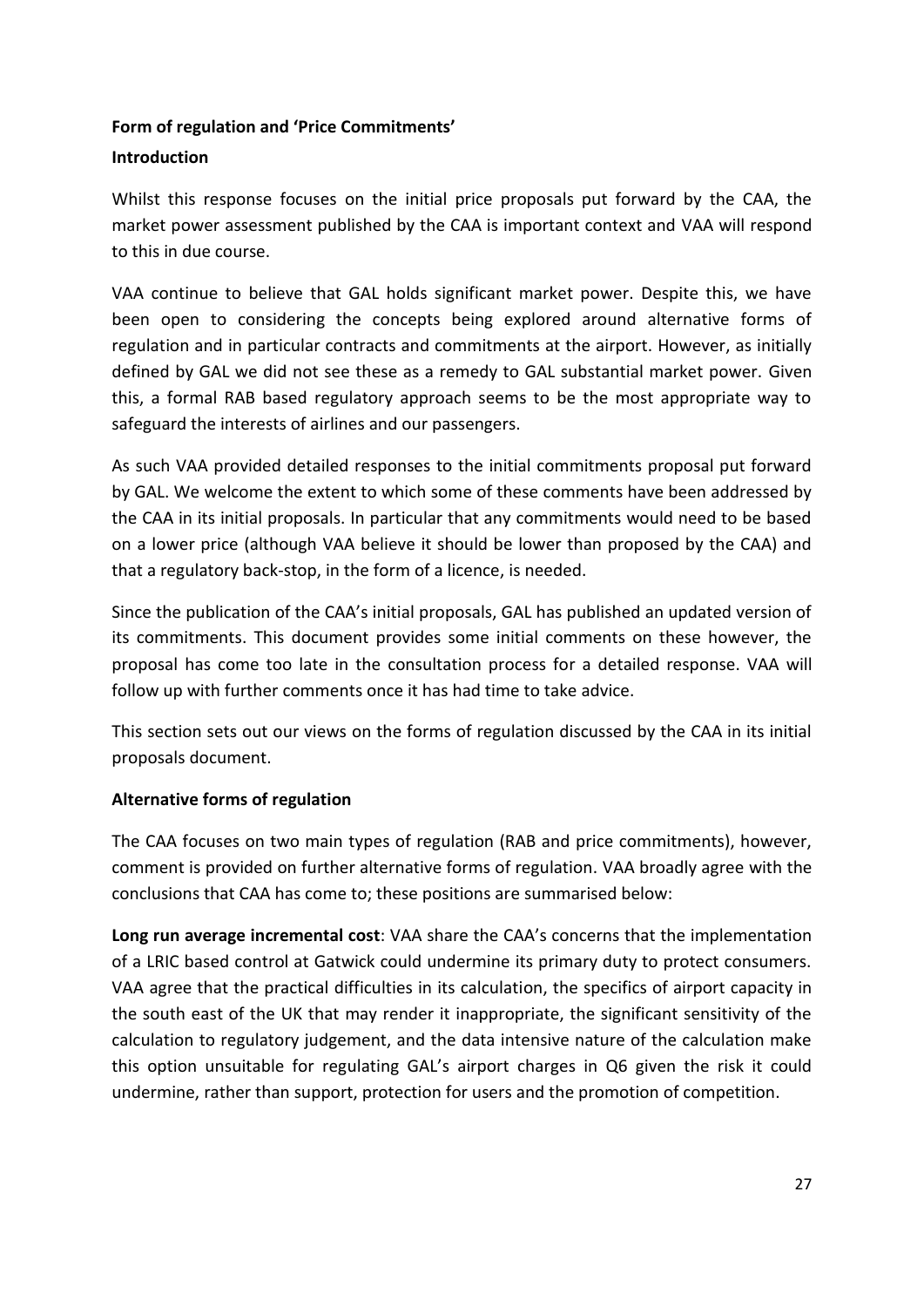**Price monitoring:** VAA agree with the CAA's assessment that it would not be appropriate to set precise price caps based on comparator benchmarks. However, VAA also agree that benchmarks can provide a useful indication of the possible ranges for a competitive price.

## **'Price Commitments'**

The CAA's initial proposals express a preference for a 'commitments' based regulatory model for GAL in Q6, with some suggested modifications from the proposal put forward by GAL in its business plan in February. If these modifications cannot be agreed the back stop regulation will be a traditional RAB based mechanism.

VAA welcome the assessment from the CAA that there were a number of issues with GAL's proposal. In particular the CAA highlights that the enforceability and the terms of the commitments are such that they do not offer sufficient protection to be in the passenger interest.

VAA agrees that the commitments proposal previously put forward was not workable. VAA provided evidence on this in its previous submission which centred around 6 main issues:

- The legal status of the commitments is inadequate  $-$  exposing airlines and passengers to significant risk;
- The proposed price in the Commitments is too high and does not represent value for money for passengers;
- There is too much uncertainty around future charges; for example, from potential runway 2 costs and service bonuses;
- The commitments do not encompass all the charges paid at the airport exposing passengers to significant risk from residual charges;
- The service proposals do not address the concerns set out by the ACC with GAL's original proposals; and,
- The proposed Commitments do not remedy Gatwick's significant market power

# $\times$

The CAA suggests a number of changes that would need to be made to the commitments proposals to make them a workable solution to protecting passengers from GAL's market power in Q6.

The first set of changes are new licence conditions that would need to be introduced to ensure the regulatory back-stop provides enough protection. The CAA's initial views are that a licence should include: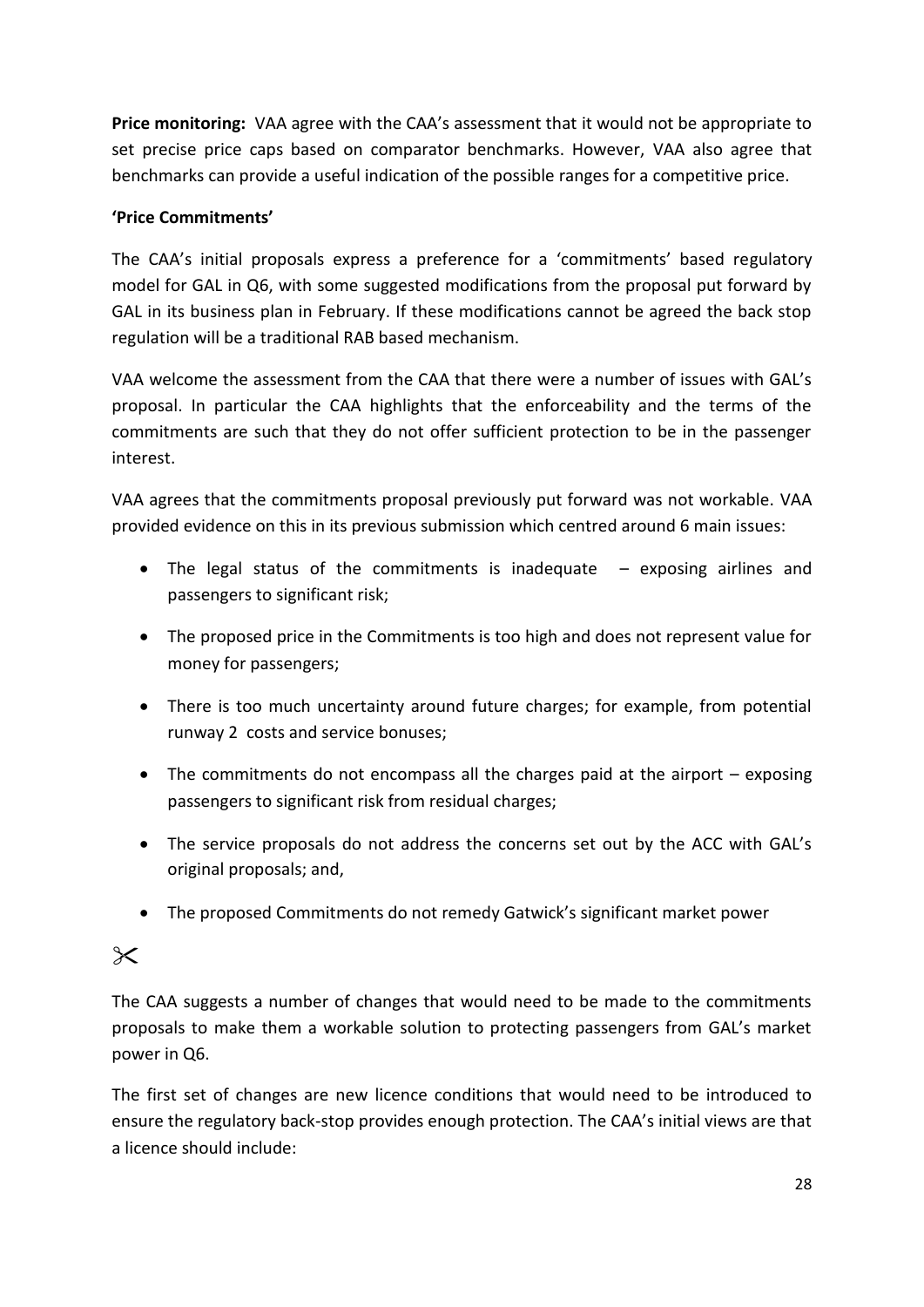- A condition enabling the CAA to enforce the commitments. This would provide a direct response to concerns about enforceability and would allow enforcement in the interests of end users, rather than simply airlines.
- A condition preventing GAL from altering the commitments without good reason and from withdrawing the commitments. This would address the concerns that the conditions of use could allow the airport to unilaterally vary or withdraw the commitments.
- A condition allowing the CAA to direct changes to the commitments in response to a dispute where the commitments are operating against the user interest. This power would operate within quite narrowly defined circumstances.
- A condition allowing the CAA to introduce a freeze on charges if it is undertaking an investigation. This would prevent detriment during the time it takes to remedy the failure of the regime, for example while new licence conditions are introduced, or the MPT is being reassessed.

VAA agree with the CAA's assessment that any commitments framework would need to be backed up by a regulatory licence and broadly agree with the licence conditions the CAA would seek to introduce (although the statements above are too broad so the ACC would need to work with the CAA to understand the detail). However, there is some confusion as to whether the commitments would sit inside, or just be backed up by, a licence. If they were only backed up by a licence that simply contained the four points above, some airlines have identified significant problems with this approach and consider that the whole approach of having the Commitments simply backed by a licence is questionable as a matter of law. The ACC would need to be re-assured on this point and as any such licence is developed the ACC would seek to work closely with the CAA on the detail of this.

Other than the regulatory licence, the CAA's initial proposals also raise a number of other issues with GAL's proposals. These are around:

- **Price**: The CAA would want the commitments to offer a price that is fair.
- **Efficiency**: The amendment of the full pass through of the costs of changes to security requirements, to something similar to the Q5 arrangements, the removal of the pass through of taxation changes, and the removal of the pass through of development costs of a second runway.
- **Service quality**: The level of rebates and bonuses in the service quality scheme should prevent service quality from being reduced and provide bonuses only where there is significant outperformance of existing levels of service quality. The commitments should also include protection against repeated failures to meet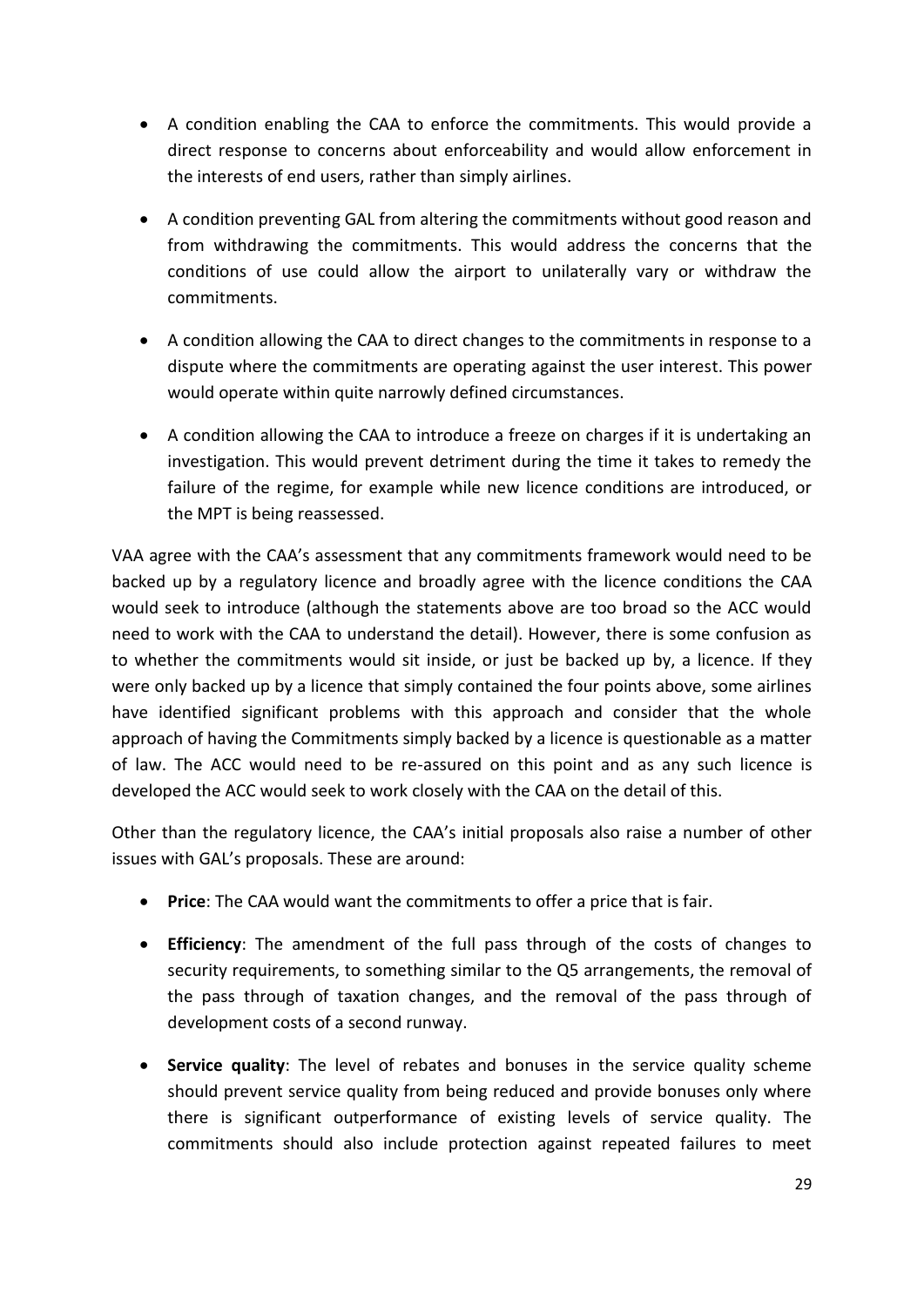service quality targets. Airline service quality targets should also not distort competition between airlines.

- **Capex**: A commitment to deliver any outputs resulting from the capex plan that are over and above the outputs that would be reflected in the service quality regime.
- **Consultation**: The commitments should include consultation requirements beyond those required by the ACD and address the significant information asymmetry between GAL and the airlines;
- **Transparency**: The commitments should provide sufficient information to airlines to allow them to understand whether charges are reasonable.
- **Operational resilience**: The commitments should provide clarity on what GAL will do and how it will interact with other operators at Gatwick to ensure the availability and continuity of airport operation services to further the interests of passengers, particularly during disruption.
- **Financial resilience:** The commitments should provide clarity on what GAL will do to ensure the financial resilience and continuity of service.

# $\times$

VAA, along with the ACC, have therefore sought to engage with GAL during the CAA's consultation period to understand their reaction to the CAA's initial proposals and whether they would be providing an updated proposal on commitments.

GAL shared an updated version of its commitments on the  $7<sup>th</sup>$  June and held a meeting with VAA on the 12<sup>th</sup> June. As this came relatively late in the consultation period, VAA have not been able to provide full comments on this updated proposal. However, we have some initial points about the updated proposal from GAL:

- GAL maintains that a regulatory, licence back-stop is not needed and as such this is not included in their updated commitments. The ACC continues to believe that only a licence backstop can provide sufficient protection for passengers;
- GAL has not included an updated price in its proposals this makes it impossible to assess the commercial viability of any licence proposal;
- There remains uncertainty around future charges; for example, from potential runway 2 costs and service bonuses; and,
- There remains service standards on airlines which the ACC does not believe are appropriate.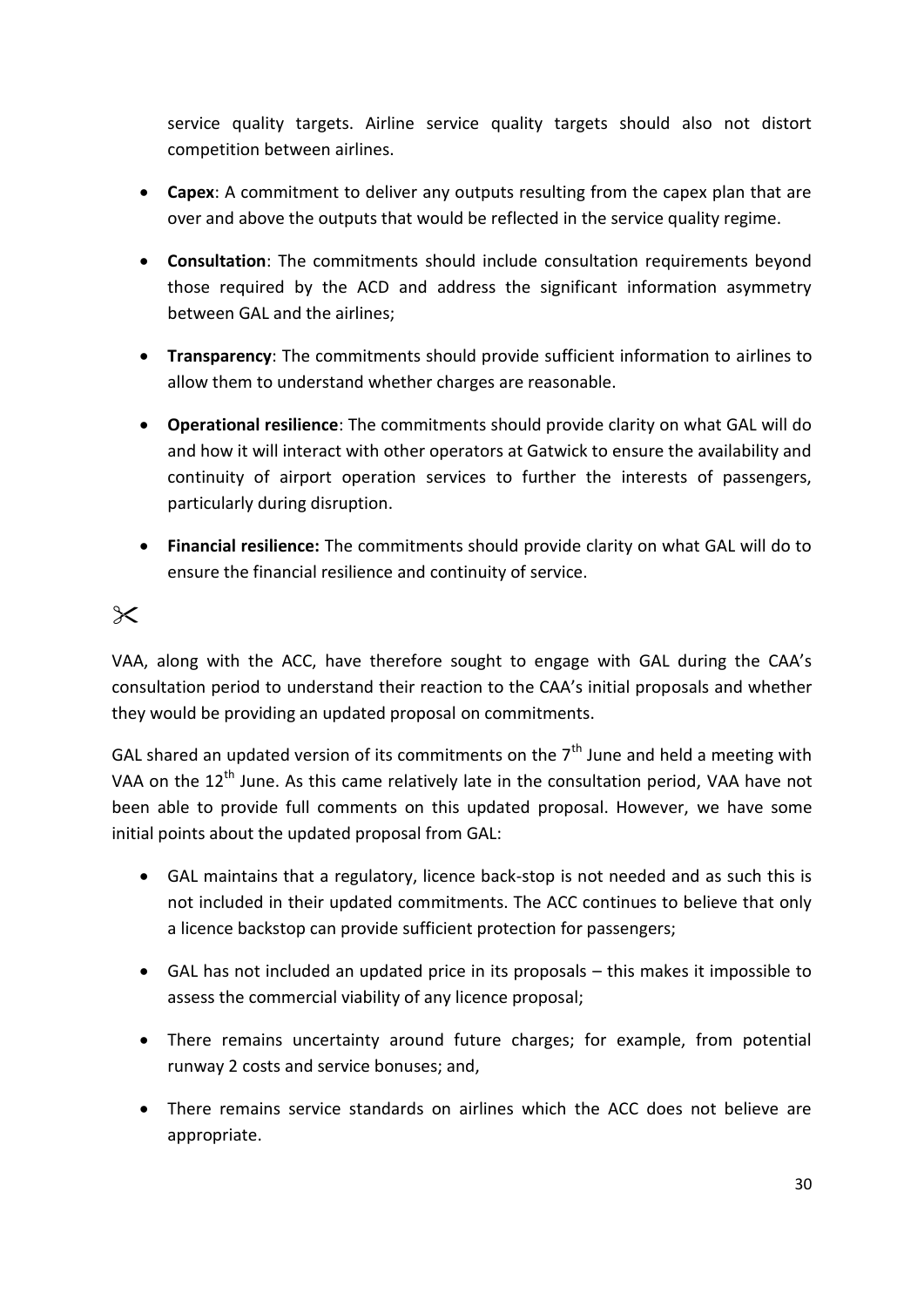We, therefore, currently do not view the creation of such commitments as an effective remedy for the substantial market power that Gatwick continues to hold. However, the ACC will follow up with detailed comments on the revised proposal put forward by GAL ahead of its session with the CAA board on the  $17^{\text{th}}$  July.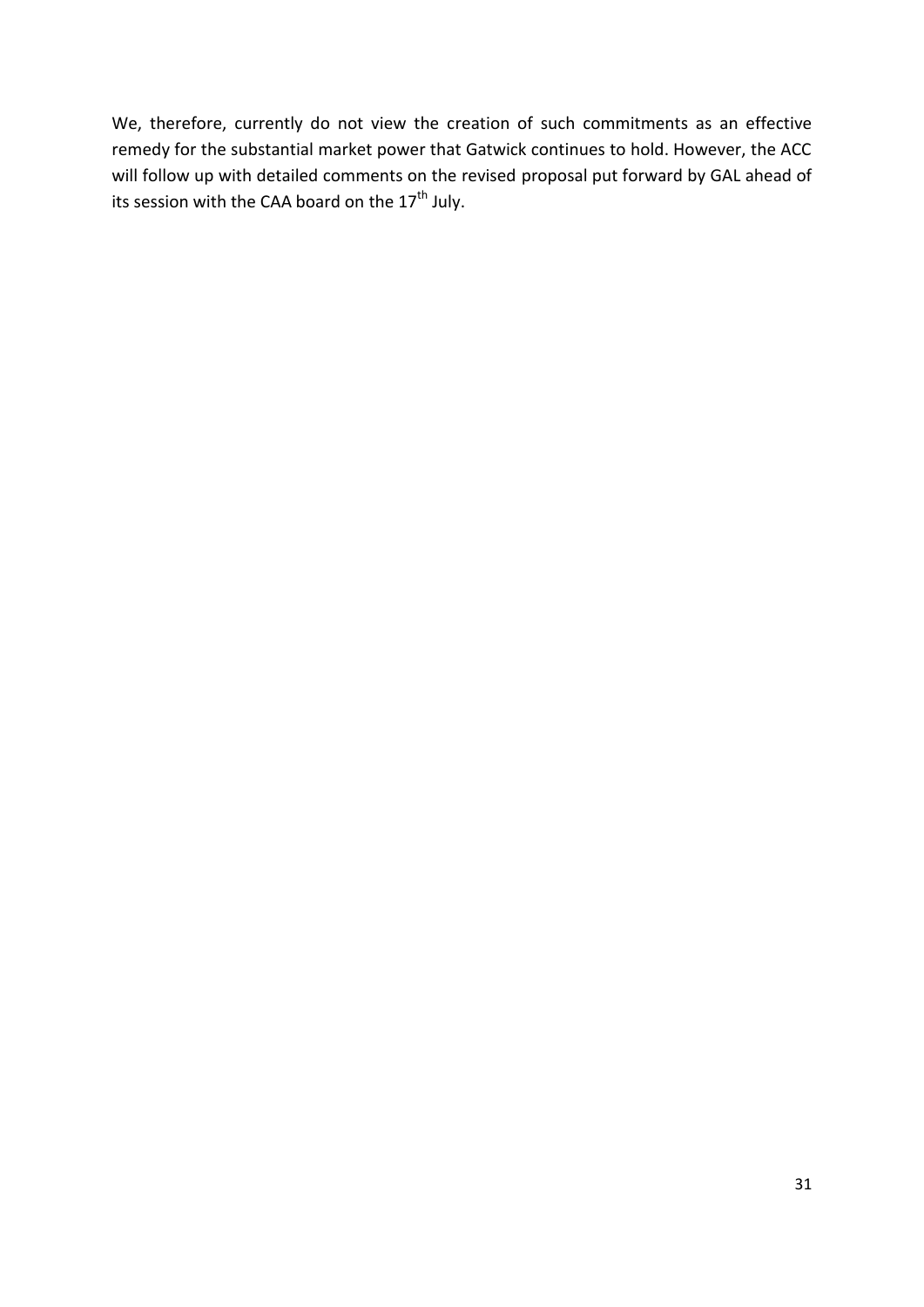### **Other regulatory issues**

In this chapter we set out our views on the CAA's proposed approach to regulatory issues outside the price cap, form of regulation and licence.

#### **Service Quality**

VAA support the ACC paper on service quality.

#### **Core and development capex**

VAA welcome the steer from the CAA that they view core and development capex as an appropriate mechanism to be introduced at Gatwick in Q6. We look forward to continuing to work up the detail of how this could be applied.

#### **Transparency**

Under the current regulatory arrangements, GAL is compelled to provide to the CAA and service providers information on the detailed costs and other factors it takes into account when setting charges for activities covered by the 1991 public interest finding.

We support the CAA's view that the current transparency condition has worked well, reassuring interested parties that these charges are based on appropriate criteria, and it has not imposed an unreasonable burden on GAL.

We also support the CAA's proposal to include the transparency condition in the licence. We would welcome further clarification from the CAA on how it proposes to manage this requirement over Q6 in light of the proposal that only those Specified Activities not covered by the AGR would be included in the licence.

We do not support the CAA'S proposal to remove the requirement to explain variations from the profit centre reports. We consider that this requirement provides an important safeguard and given that the systems are already in place to produce this information we do not agree that this creates an unnecessary additional burden.

### **Security cost claim mechanism (the s-factor)**

We agree with the CAA that the risks arising from security requirements changing in the future should not be dealt with by making conservative (i.e. high) estimates of future security costs in the base case for setting the price cap.

We consider that it remains appropriate to include a pass through mechanism within the control period for dealing with variances in security costs. Our main concern is that while the current mechanism was designed to be symmetrical such that the price cap would vary for both increases and reductions in security standards, in practice our understanding is that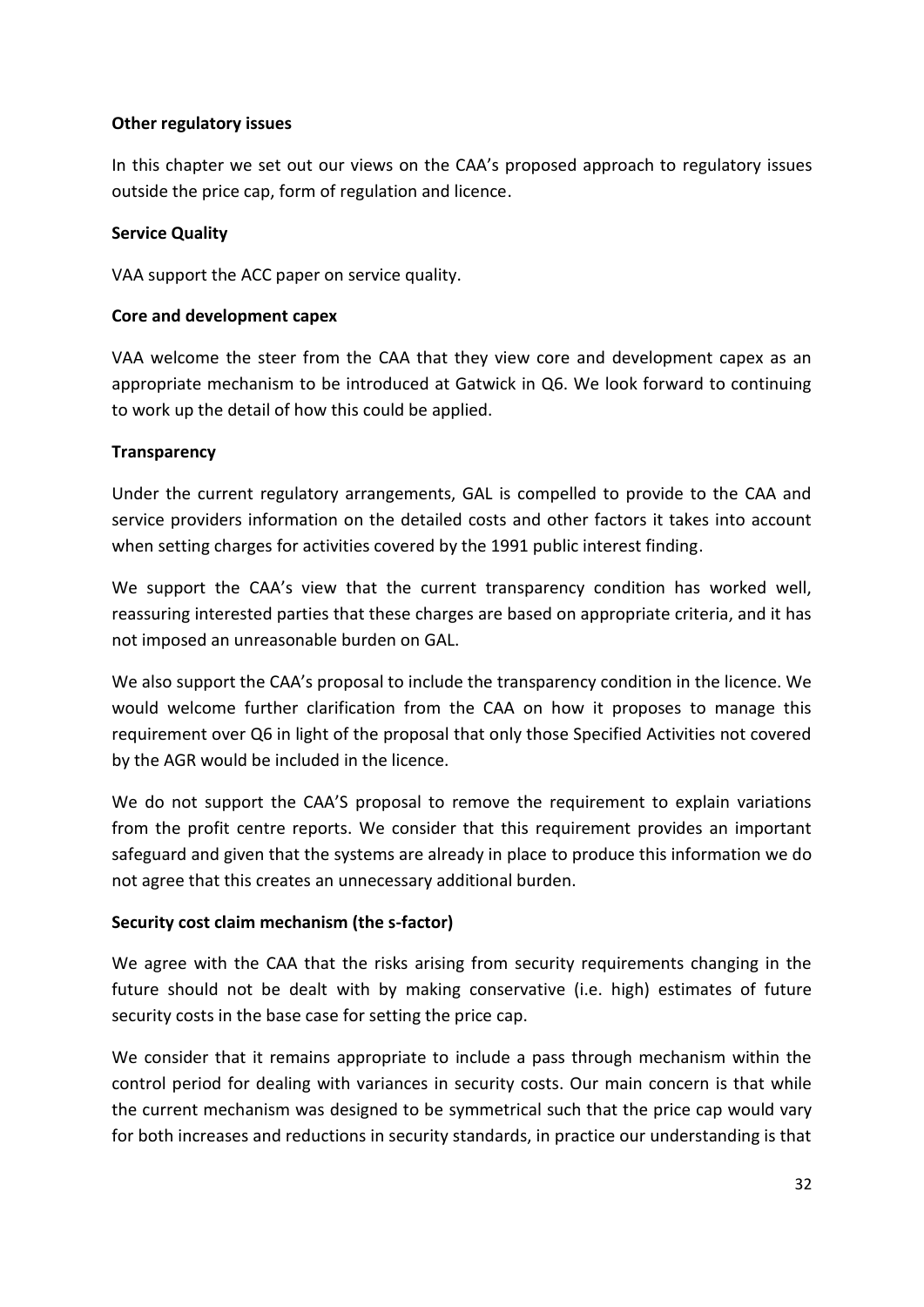hitherto it has only functioned in an upward direction i.e. all claims made under the S-factor have led to increases in charges. This is likely to be a function of the fact that the airport has no incentive to inform the CAA when security requirements may be relaxed and costs decrease whereas it has a very strong incentive to make a claim under the S factor when the opposite happens. Other interested parties such as airlines are unlikely to be privy to the full detail of changing requirements and are not in any position to make a claim or to notify the CAA when circumstances change.

We consider that it would be desirable for the CAA to consider this anomaly further and to review the functioning of the mechanism in the future. One approach for Q6 may include the CAA undertaking a review of the position with the DfT on each occasion when the standards change.

As a minimum, we would expect the CAA to recognise that the S factor provides some protection for GAL in the event of the security environment changing and for that reason there is no need to build additional contingency into any security cost projections or to otherwise rely on conservative modelling of these costs.

### **Opex efficiency incentive mechanisms**

We agree with the CAA's view that there are currently no grounds for introducing enhanced incentives on opex efficiency.

### **Traffic risk sharing**

Similarly, in light of the lack of support for introducing traffic risk sharing arrangements we agree with the CAA that this should not be pursued for Q6.

## **Within period traffic mix forecast correction (K) factor**

We support the CAA's proposal to retain the Q5 approach to correcting for in-period traffic variances.

### **Inflation**

VAA note the work being carried out by the UK Statistics Authority and the ONS on RPI, in particular the decision to be made this summer on, whether RPI merits continued designation as a National Statistic. If the RPI is no longer deemed fit for purpose because it overestimates inflation then there are obviously questions about value for passengers from its on-going use. VAA therefore believe this should be something that is under consideration.

### **Non-passenger flights**

We support the CAA's proposed approach to dealing with non-passenger flights.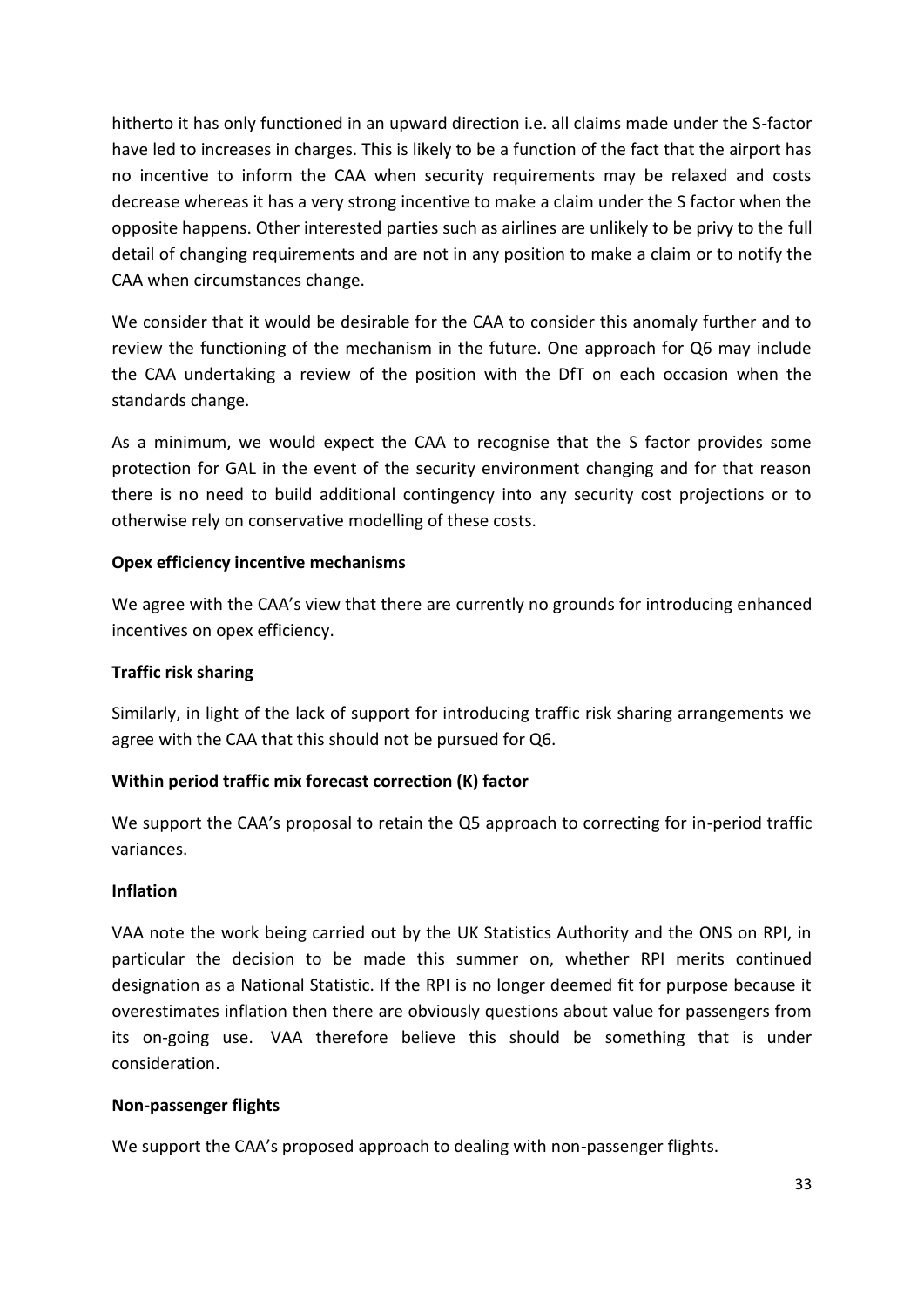## <span id="page-33-0"></span>**Licensing Issues**

Virgin Atlantic welcome the CAA's ability to grant economic licences under the Civil Aviation Act 2012. Such powers will bring the CAA in-line with other economic regulators and update the way in which regulation is applied at each airport. We welcome sight of the draft airport licence proposals and the discussion of the conditions that should be included therein.

Our main interest with respect to the new licence relates to the price control and service quality conditions. With that in mind, we are somewhat disappointed that the CAA has provided only around 3 weeks for affected parties to comment on these critical areas. VAA believe that the CAA should provide further opportunity for airlines to make representations on these important issues prior to the CAA making its final decision later in the year and we welcome the CAA's proposals to discuss the draft licence in more detail with stakeholders over the summer.

With this in mind we note the CAA's intention to develop economic licences at both Heathrow and Gatwick that are fit for purpose when applied from April 2014 and ones which are likely to 'evolve over time'. Bearing this in mind it is imperative that any licence developed has the appropriate backstops in place to ensure that airlines and ultimately the passenger are protected from any potential abuse of market power by the airport operator.

Here we in turn outline our thoughts on the detail that sits behind the current proposals.

### **1. Fees**

The CAA has stated any licences should be subject to a fee payable to the CAA. In common with other regulated sectors, the payment of fees condition would be enforceable using civil sanctions as well as the enforcement powers of the Act which we support.

### **2. Licence revocation conditions**

This in our view is one of the more important attributes of the licence conditions. Licence revocation should be used as a last resort and as the ultimate option if fines, remedy notices etc. have failed to resolve any issues.

Revocation of a licence alone would probably not be sufficient in practice to compel an airport to close/cease operations and careful consideration should be given to what subsequent steps may be require in order to enforce this measure.

Furthermore, in the unlikely event that either HAL or GAL were to become insolvent it is nevertheless important that the regulator has the ability to revoke the licence due to insolvency of the business.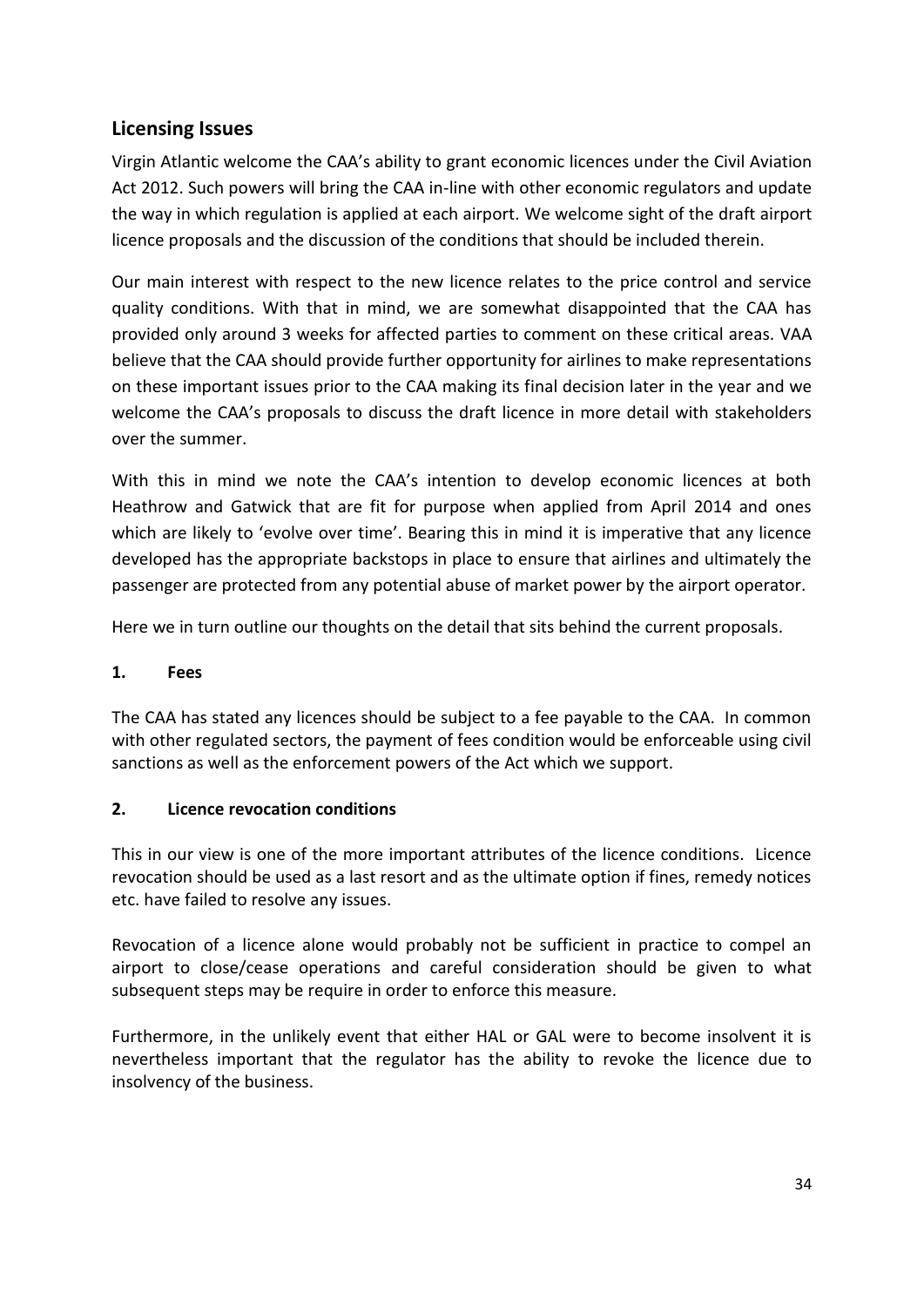### **3. Price Control**

This aspect of the licence is one of our primary areas of concern. The draft licences appended to each of the HAL and GAL reports do not contain any further detail on this. However, this submission highlights the approach to price control conditions that we think is appropriate and in the best interest for the passenger.

It is vitally important that the appropriate time is taken in developing and drafting such conditions, ensuring that they are as robust as possible.

#### **4. Service Quality**

We would like to see how service quality conditions will be further included in the licence to reflect airlines' concerns on the issues as mentioned earlier in this response. It is important that the SQR scheme continues to maintain and improve the service provided to our passengers, in the most efficient way possible.

Bearing this in mind, it may also be appropriate during the regulated period to adjust SQR scheme in the interest of the passenger. Therefore, we would support the inclusion of a mechanism that would allow such adjustments to take place.

#### **5. Financial conditions/financial resilience**

We note the detail about the various options here (e.g. prohibition on security over assets, certificate of adequate resources, parent undertaking, minimum credit rating, prohibition on cross guarantees) which represents a comprehensive list of items to be included.

Further to this we support the inclusion of a licence condition requiring the airport operator to produce a Continuity of Service Plan (CSP) in accordance with an initial licence condition. We agree that such a plan would increase the transparency of each airport's operating and financial structure and would assist an insolvency practitioner during a transitional period. Ensuring the on-going, safe and cost efficient operation and management of airport infrastructure is of upmost importance for passengers, airlines and the wider economy.

Finally, there is a focus on restricting business activities at both airports included in each licence. This is not a particular concern to VAA, although it should help ensure that both airports focus on their main business along with their associated obligations to passengers, airlines and the CAA which we would deem a positive emphasis.

#### **6. Operational resilience**